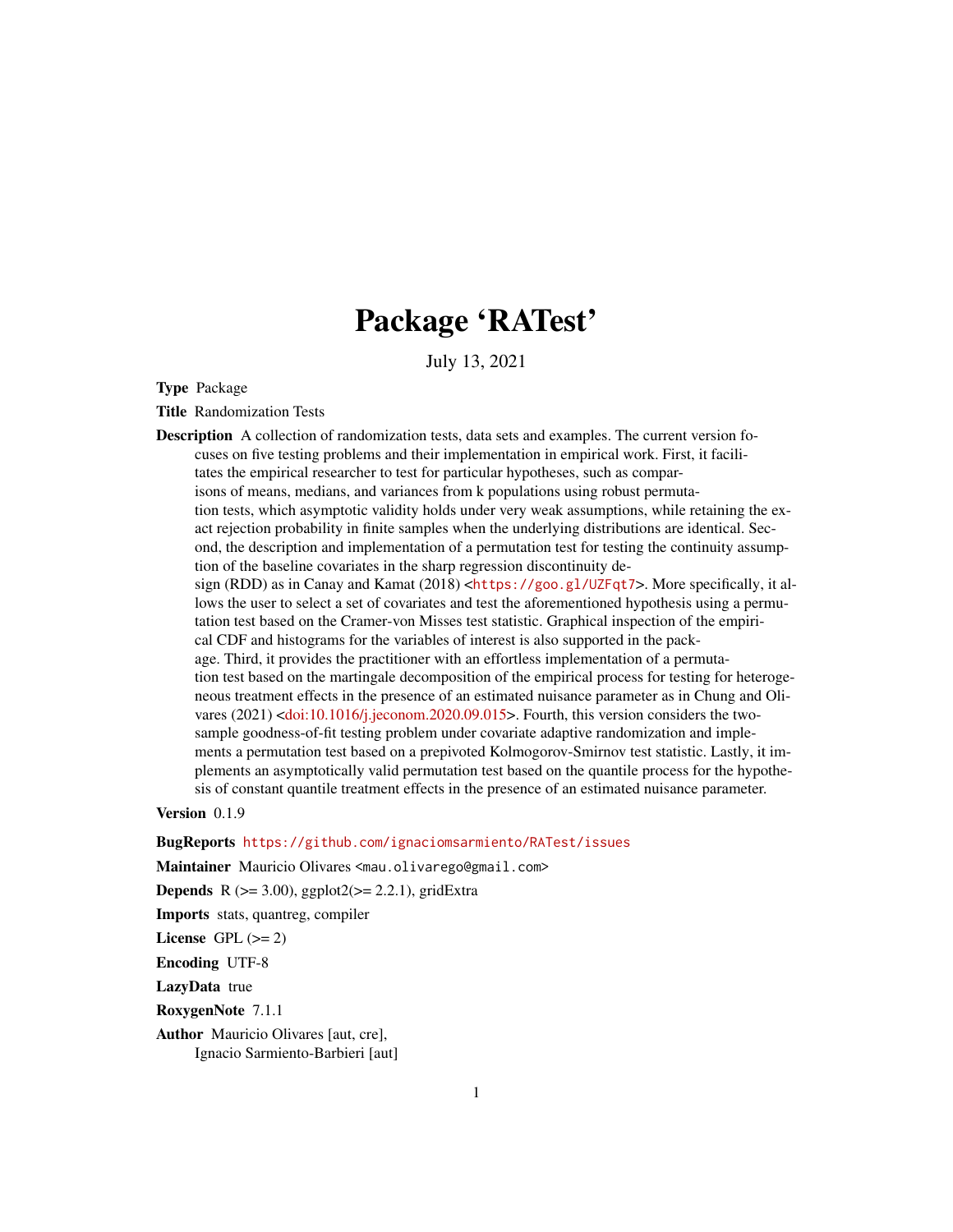<span id="page-1-0"></span>Collate 'CvM.stat.R' 'H.cdf.R' 'randomization.test.R' 'group.action.R' 'PT.Khmaladze.fit.R' 'PT.Khmaladze.MultTest.R' 'PTQTE.Khmaladze.fit.R' 'RDperm.R' 'RPT.R' 'lee2008.R' 'plot.RDperm.R' 'prepivot.ks.permtest.R' 'summary.PT.Khmaladze.MultTest.R' 'summary.PT.Khmaladze.fit.R' 'summary.PTQTE.Khmaladze.fit.R' 'summary.RDperm.R' 'summary.RPT.R' 'summary.prepivot.ks.permtest.R'

Suggests knitr, rmarkdown

VignetteBuilder knitr

NeedsCompilation no

Repository CRAN

Date/Publication 2021-07-13 19:30:05 UTC

## R topics documented:

|       |                                                                                                                        | $\overline{2}$ |
|-------|------------------------------------------------------------------------------------------------------------------------|----------------|
|       |                                                                                                                        | $\mathbf{3}$   |
|       | H.cdf<br>a constitution de la constitution de la constitution de la constitution de la constitution de la constitution | $\overline{4}$ |
|       |                                                                                                                        | -5             |
|       |                                                                                                                        | 6              |
|       | $prepivot.ks.perm test. \ldots \ldots \ldots \ldots \ldots \ldots \ldots \ldots \ldots \ldots \ldots \ldots \ldots$    | -7             |
|       |                                                                                                                        | $\overline{8}$ |
|       |                                                                                                                        |                |
|       |                                                                                                                        |                |
|       |                                                                                                                        |                |
|       |                                                                                                                        |                |
|       |                                                                                                                        |                |
|       |                                                                                                                        |                |
|       |                                                                                                                        |                |
|       |                                                                                                                        |                |
|       |                                                                                                                        |                |
|       |                                                                                                                        |                |
|       |                                                                                                                        |                |
| Index |                                                                                                                        | 24             |

CvM.stat *Cramer - von Mises statistics*

#### Description

Calculates the Cramer-von Mises test statistic

$$
T(S_n) = \frac{1}{2q} \sum_{i=1}^{2q} (H_n^-(S_{n,i}) - H_n^+(S_{n,i}))^2
$$

where  $H_n^-(·)$  and  $H_n^+(\cdot)$  are the empirical CDFs of the the sample of baseline covariates close to the cutoff from the left and right, respectively. See equation (12) in Canay and Kamat (2017).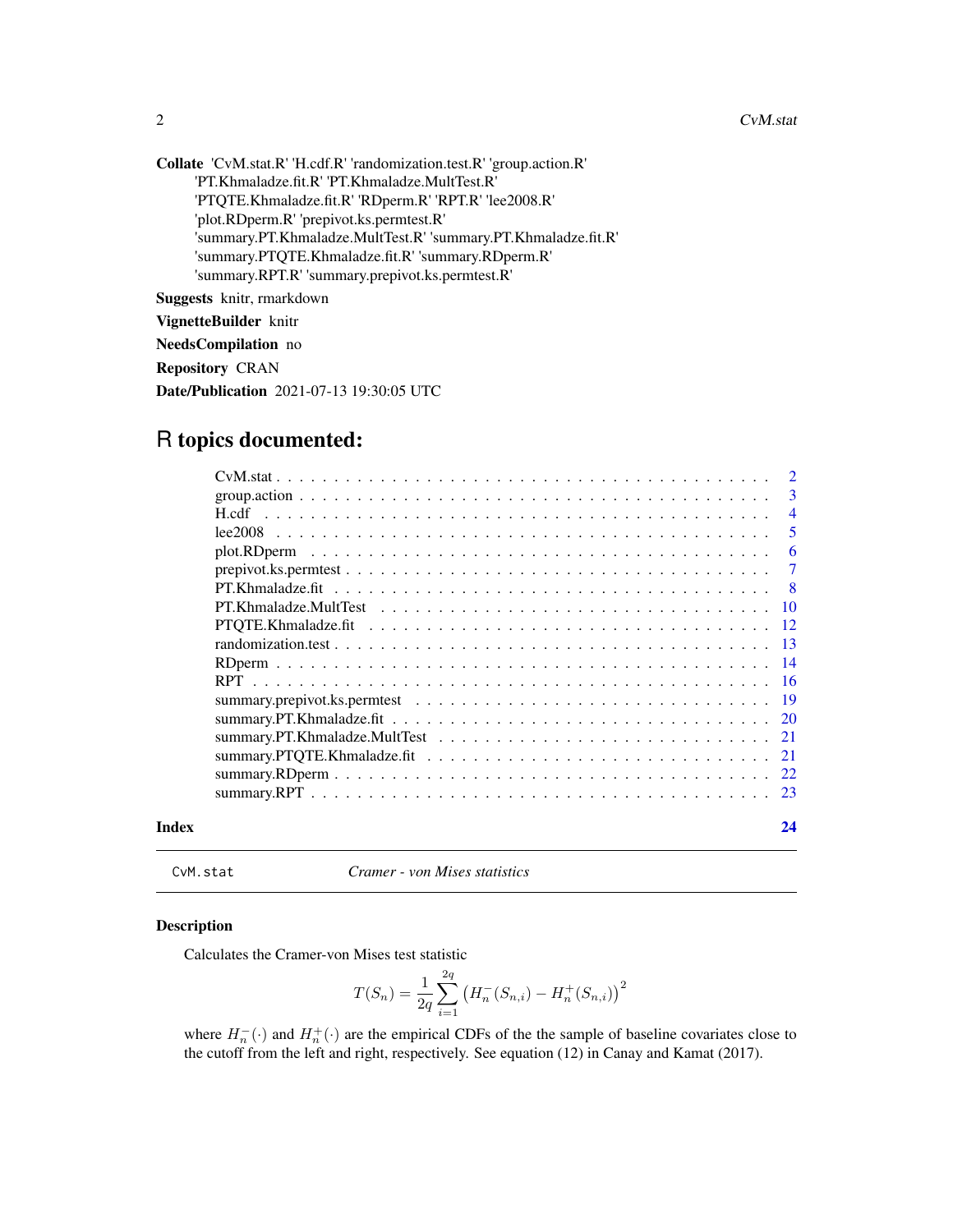#### <span id="page-2-0"></span>group.action 3

#### Usage

CvM.stat(Sn)

#### Arguments

Sn Numeric. The pooled sample of induced order statistics. The first column of S can be viewed as an independent sample of W conditional on Z being close to zero from the left. Similarly, the second column of S can be viewed as an independent sample of W conditional on Z being close to the cutoff from the right. See section 3 in Canay and Kamat (2017).

#### Value

Returns the numeric value of the Cramer - von Mises test statistic.

#### Author(s)

Maurcio Olivares Ignacio Sarmiento Barbieri

#### References

Canay, I and Kamat V, (2018) Approximate Permutation Tests and Induced Order Statistics in the Regression Discontinuity Design. The Review of Economic Studies, 85(3): 1577-1608

group.action *General Construction of Permutation Tests: Group Actions*

#### Description

Calculates the pre-specified actions on data. Consider data Z taking values in a sample space  $\Omega$ . Let G be a finite group of transformations from  $\Omega$  onto itself, with  $M = |G|$ . This function applies  $gZ$  as g varies in G. If Z is a vector of size N and the actions g are permutations,  $M = N!$ . If the actions g are sign changes, then  $M = \{1, -1\}^N$ .

#### Usage

group.action(Z, M, type = "permutations")

| Z.   | Numeric. A vector of size $N$ to which the group action will act on. In the                                                                                                                                                                                                             |
|------|-----------------------------------------------------------------------------------------------------------------------------------------------------------------------------------------------------------------------------------------------------------------------------------------|
|      | two-sample testing problem, $Z$ is the pooled sample.                                                                                                                                                                                                                                   |
| м    | Numeric. Number of actions to be performed. This is the number of transfor-<br>mations used in the stochastic approximation to the test. This is due to the fact<br>that in some cases $M =  G $ is too large, which makes the application of the<br>actions computationally expensive. |
|      |                                                                                                                                                                                                                                                                                         |
| type | Character. The action to be performed. It represents $gx$ , the action the action of                                                                                                                                                                                                    |
|      | $g \in \mathbf{G}$ on $x \in \Omega$ . It can be either permutations or sign changes.                                                                                                                                                                                                   |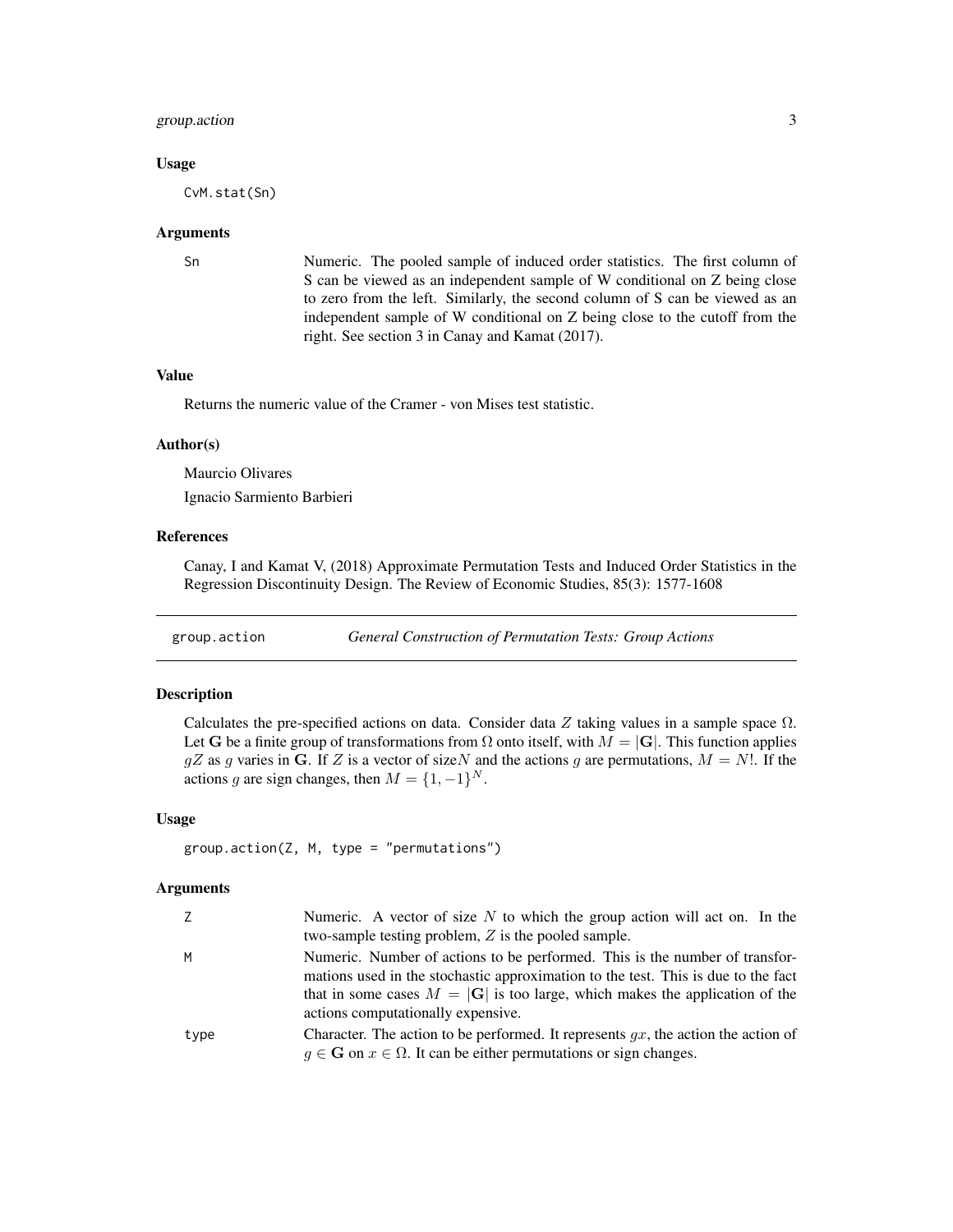#### <span id="page-3-0"></span>Value

Numeric. A matrix of size  $N \times M$  where N is the size of input Z and M is the number of actions to be performed on Z.

#### Author(s)

Maurcio Olivares

Ignacio Sarmiento Barbieri

#### References

Lehmann, Erich L. and Romano, Joseph P (2005) Testing statistical hypotheses.Springer Science & Business Media.

H.cdf *Regression Discontinuity Design Permutation test*

#### Description

Calculates the empirical CDF of the sample of  $W$  conditional on  $Z$  being close to the cutoff from either the left or right. Given the induced order for the baseline covariates

$$
W_{[q]}^-, W_{[q-1]}^-, \ldots \leq W_{[1]}^-
$$

or

$$
W^+_{[1]},W^+_{[2]},\ldots,W^+_{[q]}
$$

, this function will calculate either

$$
H_n^-(t) = \frac{1}{q} \sum_{i=1}^q I\{W^-_{[i]} \le t\}
$$

or

$$
H_n^+(t) = \frac{1}{q} \sum_{i=1}^q I\{W_{[i]}^+ \le t\}
$$

depending on the argument of the function. See section 3 in Canay & Kamat (2017).

#### Usage

H.cdf(W, t)

| <b>W</b> | Numeric. The sample of induced order statistics. The input can be either                          |  |
|----------|---------------------------------------------------------------------------------------------------|--|
|          | $\{W^-_{[q]}, W^-_{[q-1]}, \ldots, W^-_{[1]}\}$ or $\{W^+_{[1]}, W^+_{[2]}, \ldots, W^+_{[q]}\}.$ |  |
|          | Numeric. The scalar needed for the calculation of the CDF.                                        |  |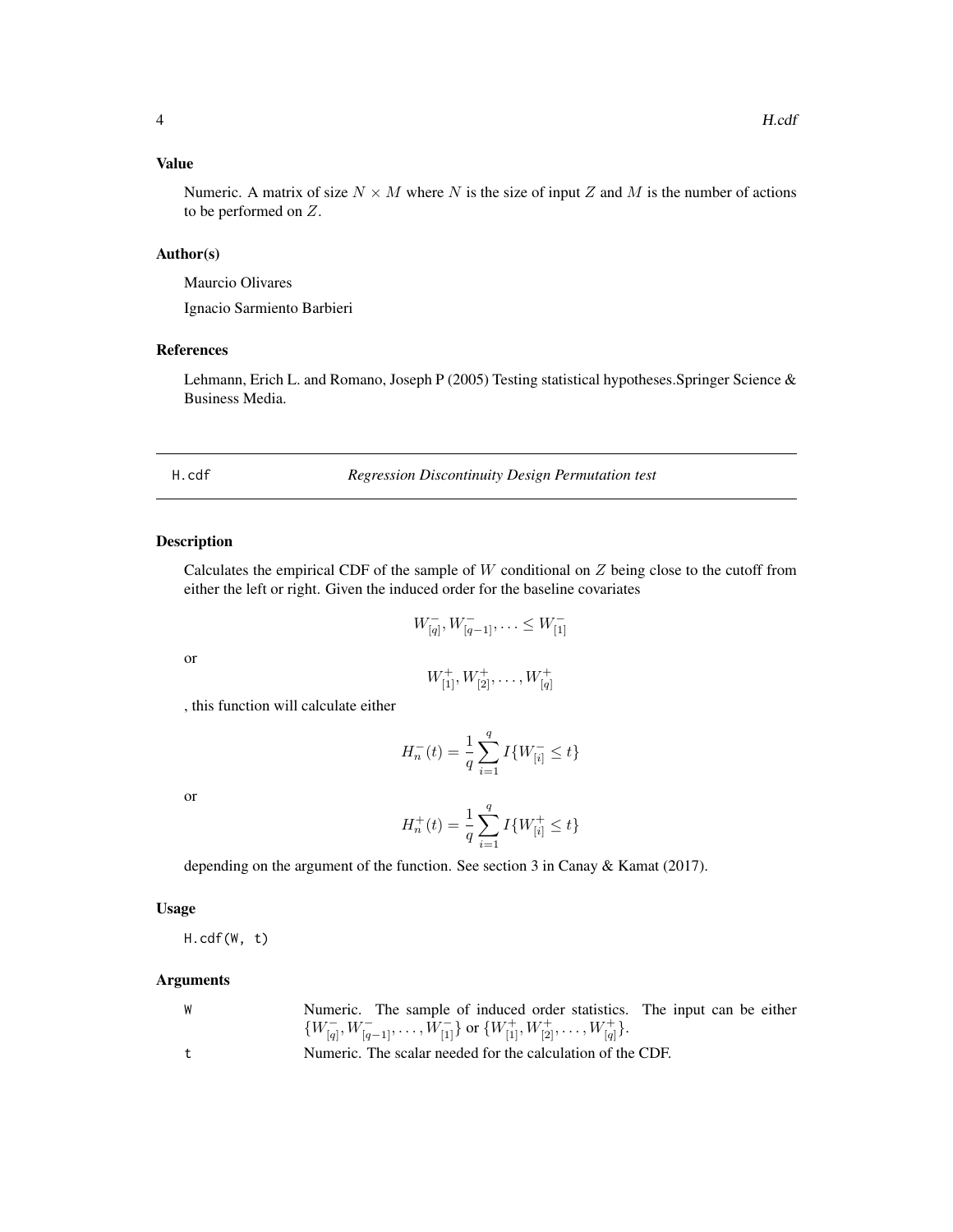#### <span id="page-4-0"></span> $lee2008$  5

#### Value

Numeric. For a sample  $W = (w_1, \ldots, w_n)$ , returns the fraction of observations less or equal to t.

#### Author(s)

Maurcio Olivares Ignacio Sarmiento Barbieri

#### References

Canay, I and Kamat V, (2018) Approximate Permutation Tests and Induced Order Statistics in the Regression Discontinuity Design. The Review of Economic Studies, 85(3): 1577-1608

lee2008 *Dataset used in Lee (2008)*

#### Description

Randomized experiments from non-random selection in U.S. House elections

#### Format

A data frame with 6558 observations and two variables:

demsharenext Democrat vote share election t+1

difdemshare Running variable. Diff. democratic share

demshareprev Democrat vote share t-1

demwinprev Democrat win t-1

demofficeexp Democrat political experience t

othofficeexp Oppositions political experience t

demelectexp Democrat electoral experience t

othelectexp Oposition electoral experience t

#### Source

Mostly Harmless Econometrics Data Archive: [http://economics.mit.edu/faculty/angrist/](http://economics.mit.edu/faculty/angrist/data1/mhe) [data1/mhe](http://economics.mit.edu/faculty/angrist/data1/mhe)

#### References

Lee, D. (2008) Randomized experiments from non-random selection in U.S. House elections, *Journal of Econometrics*, 142, 675-697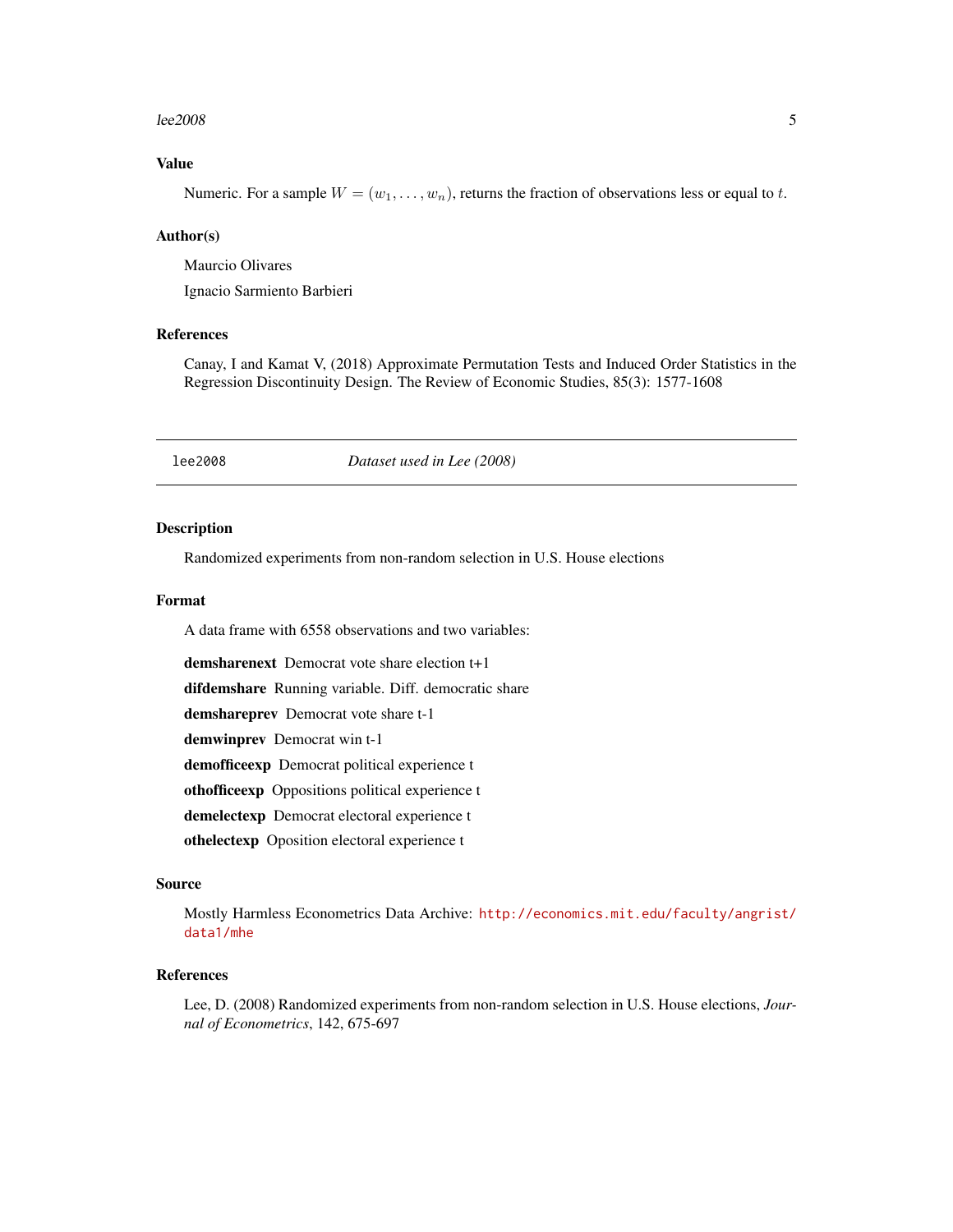<span id="page-5-0"></span>plot.RDperm *Plot RDperm*

#### Description

Plots a histogram and empirical cdf

#### Usage

```
## S3 method for class 'RDperm'
plot(x, w, plot.class = "both", ...)
```
#### Arguments

| x          | Object of class "RDperm"                                                                                         |
|------------|------------------------------------------------------------------------------------------------------------------|
| W          | Character. Name of variable to be plotted                                                                        |
| plot.class | Character. Can be: "both" for a histogram and cdf plot, "hist" for a histogram or<br>"cdf" for only the cdf plot |
| $\ddotsc$  | Additional ggplot2 controls                                                                                      |

#### Author(s)

Maurcio Olivares

Ignacio Sarmiento Barbieri

#### References

Canay, I and Kamat V, (2018) Approximate Permutation Tests and Induced Order Statistics in the Regression Discontinuity Design. The Review of Economic Studies, 85(3): 1577-1608

#### Examples

```
## Not run:
permtest<-RDperm(W=c("demshareprev","demwinprev"),z="difdemshare",data=lee2008)
plot(permtest,w="demshareprev")
```
## End(Not run)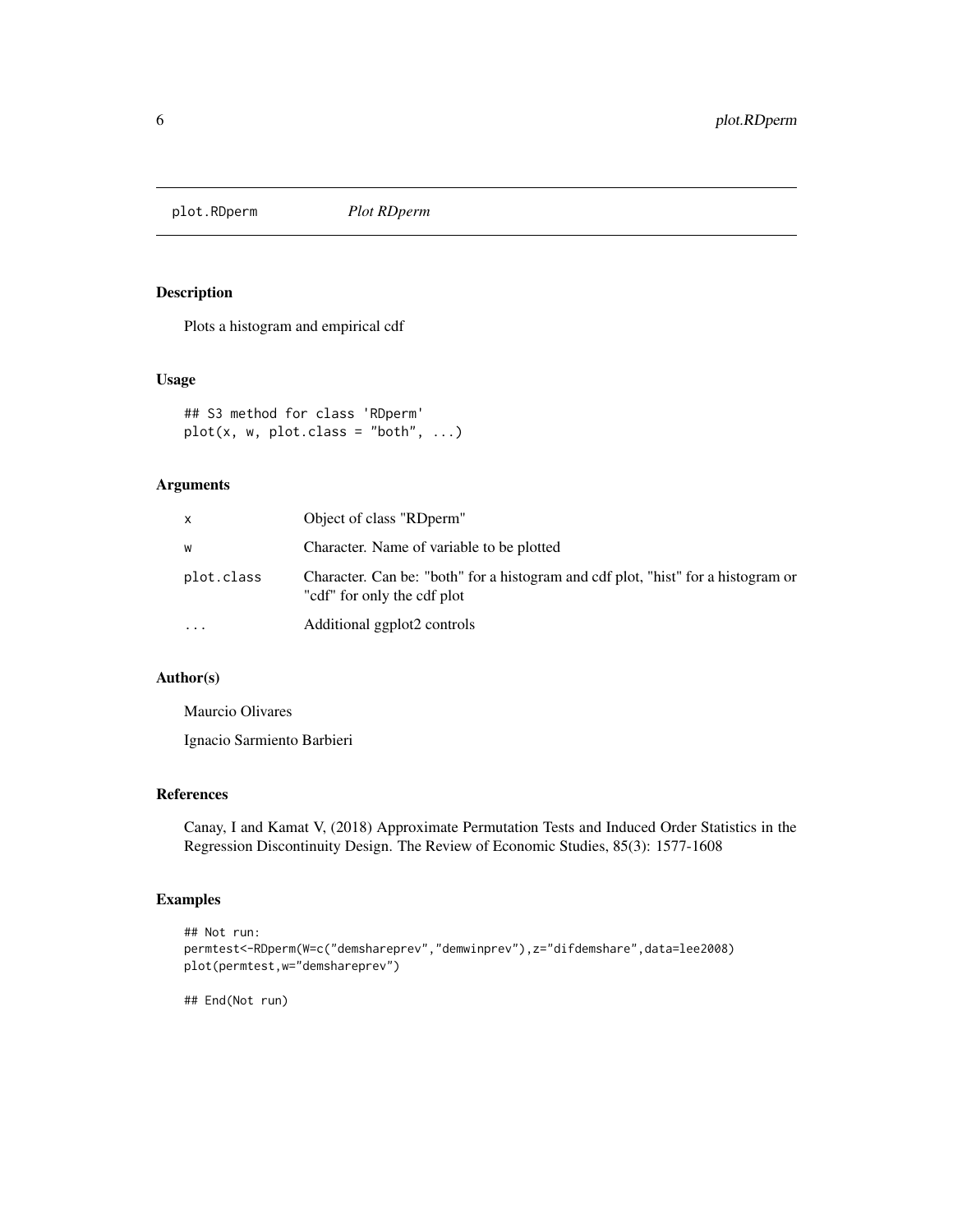<span id="page-6-1"></span><span id="page-6-0"></span>prepivot.ks.permtest *Permutation Test for the two-sample goodness-of-fit problem under covariate-adaptive randomization*

#### Description

A permutation test of the two-sample goodness-of-fit hypothesis when the randomization scheme is covariate-adaptive. The permutation test considered here is based on prepivoting the Kolmogorov-Smirnov test statistic following Beran (1987,1988), and adapted by Olivares (2020). Current version includes the following randomization schemes: simple randomization, Efron's biased-coin design, Wei's biased-coin design, and stratified block randomization. This implementation uses a Bayesian bootstrap approximation for prepivoting.

#### Usage

prepivot.ks.permtest(Y1, Y0, alpha, B, n.perm)

#### Arguments

| Y1     | Numeric. A vector containing the response variable of the treatment group.                                             |
|--------|------------------------------------------------------------------------------------------------------------------------|
| YØ     | Numeric. A vector containing the response variable of the control group.                                               |
| alpha  | Numeric. Nominal level for the test. The default is 0.05.                                                              |
| B.     | Numeric. Number of weighted bootstrap samples.                                                                         |
| n.perm | Numeric. Number of permutations needed for the stochastic approximation of<br>the p-values. The default is n.perm=999. |

#### Value

An object of class "prepivot.ks.permtest" containing at least the following components:

| n_populations | Number of grups.                                                                                  |
|---------------|---------------------------------------------------------------------------------------------------|
| N             | Sample Size.                                                                                      |
| T.obs         | Observed test statistic.                                                                          |
| <b>CV</b>     | Critical Value. This value is used in the general construction of a randomization<br>test.        |
| pvalue        | P-value.                                                                                          |
| rejectrule    | Rule. Binary decision for randomization test, where 1 means "to reject"                           |
| T.perm        | Vector. Test statistic recalculated for all permutations used in the stochastic<br>approximation. |
| n.perm        | Number of permutations.                                                                           |
| B             | Bayesian bootstrap samples.                                                                       |
| sample_sizes  | Groups size.                                                                                      |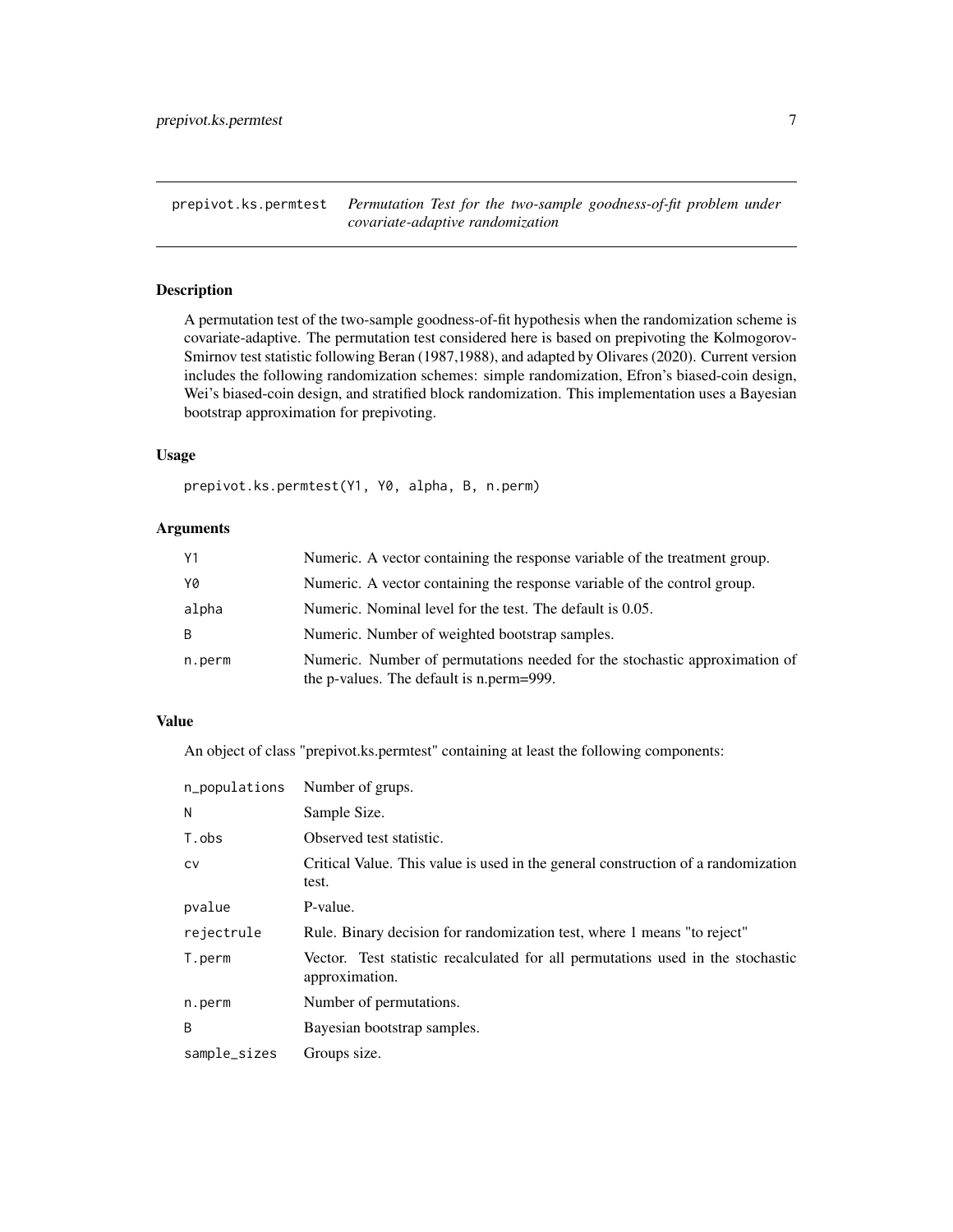#### <span id="page-7-0"></span>Author(s)

Maurcio Olivares

#### References

Beran, R. (1987). Prepivoting to reduce level error of confidence sets. Biometrika, 74(3): 457–468. Beran, R. (1988). Prepivoting test statistics: a bootstrap view of asymptotic refinements. Journal of the American Statistical Association, 83(403):687–697. Olivares, M. (2020). Asymptotically Robust Permutation Test under Covariate-Adaptive Randomization. Working Paper.

#### Examples

```
## Not run:
Y0 <- rnorm(100, 1, 1)
Y1 <- rbeta(100,2,2)
Tx = sample(100) \le 0.5*(100)# Observed Outcome
Y = ifelse( Tx, Y1, Y0 )
dta <- data.frame(Y = Y, A = as .<i>numeric</i>(Tx))pKS.GoF<-prepivot.ks.permtest(dta$Y[dta$A==1],dta$Y[dta$A==0],alpha=0.05,B=1000,n.perm = 999)
summary(pKS.GoF)
```
## End(Not run)

<span id="page-7-1"></span>

| PT.Khmaladze.fit | Permutation Test for Heterogeneous Treatment Effects with a Nuisance |
|------------------|----------------------------------------------------------------------|
|                  | Parameter                                                            |

#### Description

A permutation test of the two-sample goodness-of-fit hypothesis in the presence of an estimated niusance parameter. The permutation test considered here is based on the Khmaladze transformation of the empirical process (Khmaladze (1981)), and adapted by Chung and Olivares (2020).

#### Usage

```
PT.Khmaladze.fit(y1, y0, alpha = 0.05, n.perm = 999)
```

| ν1     | Numeric. A vector containing the response variable of the treatment group.                                             |
|--------|------------------------------------------------------------------------------------------------------------------------|
| ν0     | Numeric. A vector containing the response variable of the control group.                                               |
| alpha  | Numeric. Nominal level for the test. The default is 0.05.                                                              |
| n.perm | Numeric. Number of permutations needed for the stochastic approximation of<br>the p-values. The default is n.perm=999. |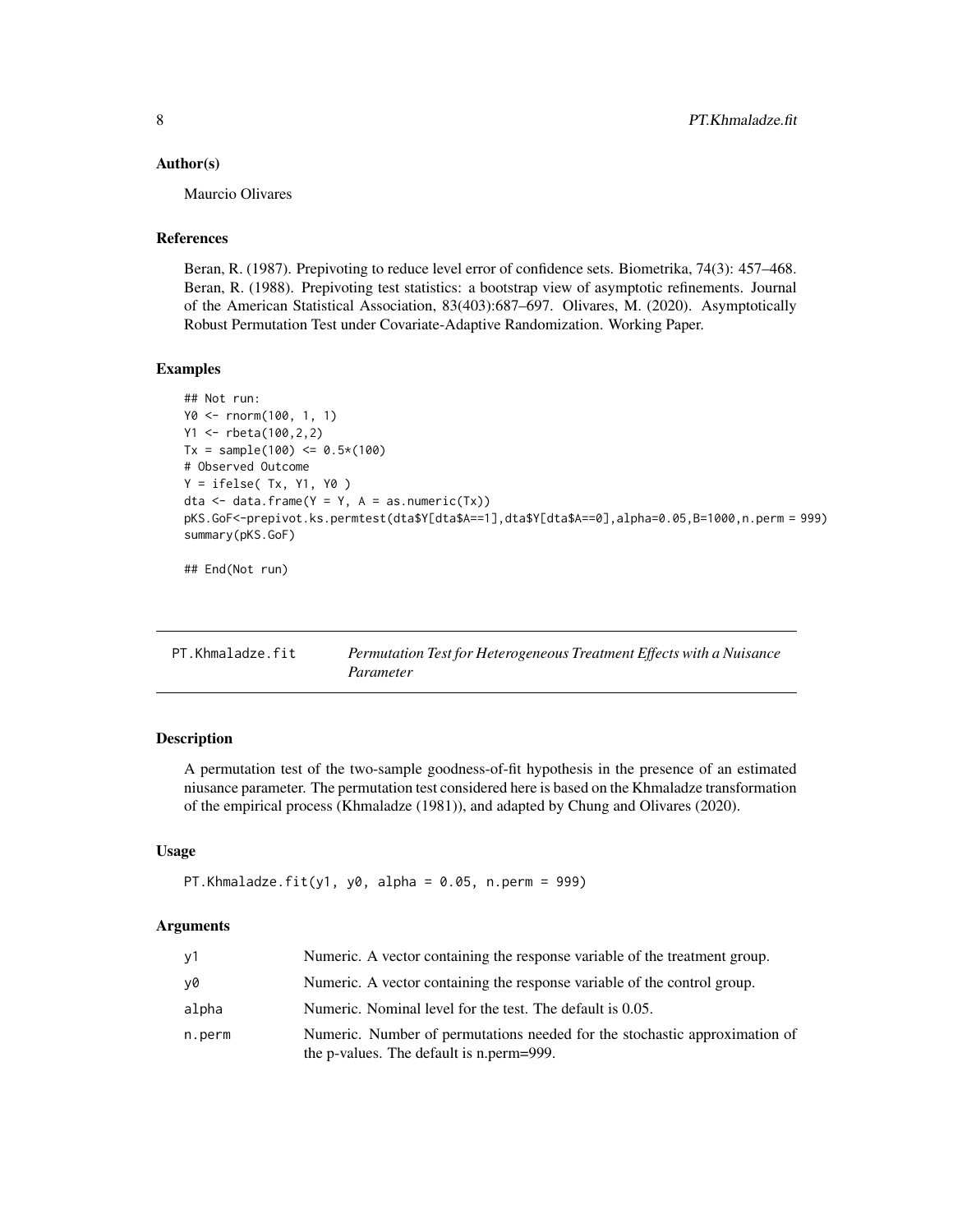#### PT.Khmaladze.fit 9

#### Value

An object of class "PT.Khmaladze.fit" containing at least the following components:

| n_populations | Number of grups.                                                                                  |
|---------------|---------------------------------------------------------------------------------------------------|
| N             | Sample Size.                                                                                      |
| T.obs         | Observed test statistic.                                                                          |
| shift         | The estimated nuisance parameter (average treatment effect).                                      |
| <b>CV</b>     | Critical Value. This value is used in the general construction of a randomization<br>test.        |
| pvalue        | P-value.                                                                                          |
| T.perm        | Vector. Test statistic recalculated for all permutations used in the stochastic<br>approximation. |
| n_perm        | Number of permutations.                                                                           |
| sample_sizes  | Groups size.                                                                                      |

#### Author(s)

Maurcio Olivares

#### References

Khmaladze, E. (1981). Martingale Approach in the Theory of Goodness-of-fit Tests. Theory of Probability and its Application, 26: 240–257. Chung, E. and Olivares, M. (2021). Permutation Test for Heterogeneous Treatment Effects with a Nuisance Parameter. Forthcoming in Journal of Econometrics.

#### Examples

```
## Not run:
Y0 <- rnorm(100, 1, 1)
# Treatment Group with constant shift equals to 1
Y1 <- Y0 + 1Tx = sample(100) \le 0.5*(100)# Observed Outcome
Y = ifelse( Tx, Y1, Y0)dta \leq data.frame(Y = Y, Z = as.numeric(Tx))
pt.GoF<-PT.Khmaladze.fit(dta$Y[dta$Z==1],dta$Y[dta$Z==0],n.perm = 49)
summary(pt.GoF)
```
## End(Not run)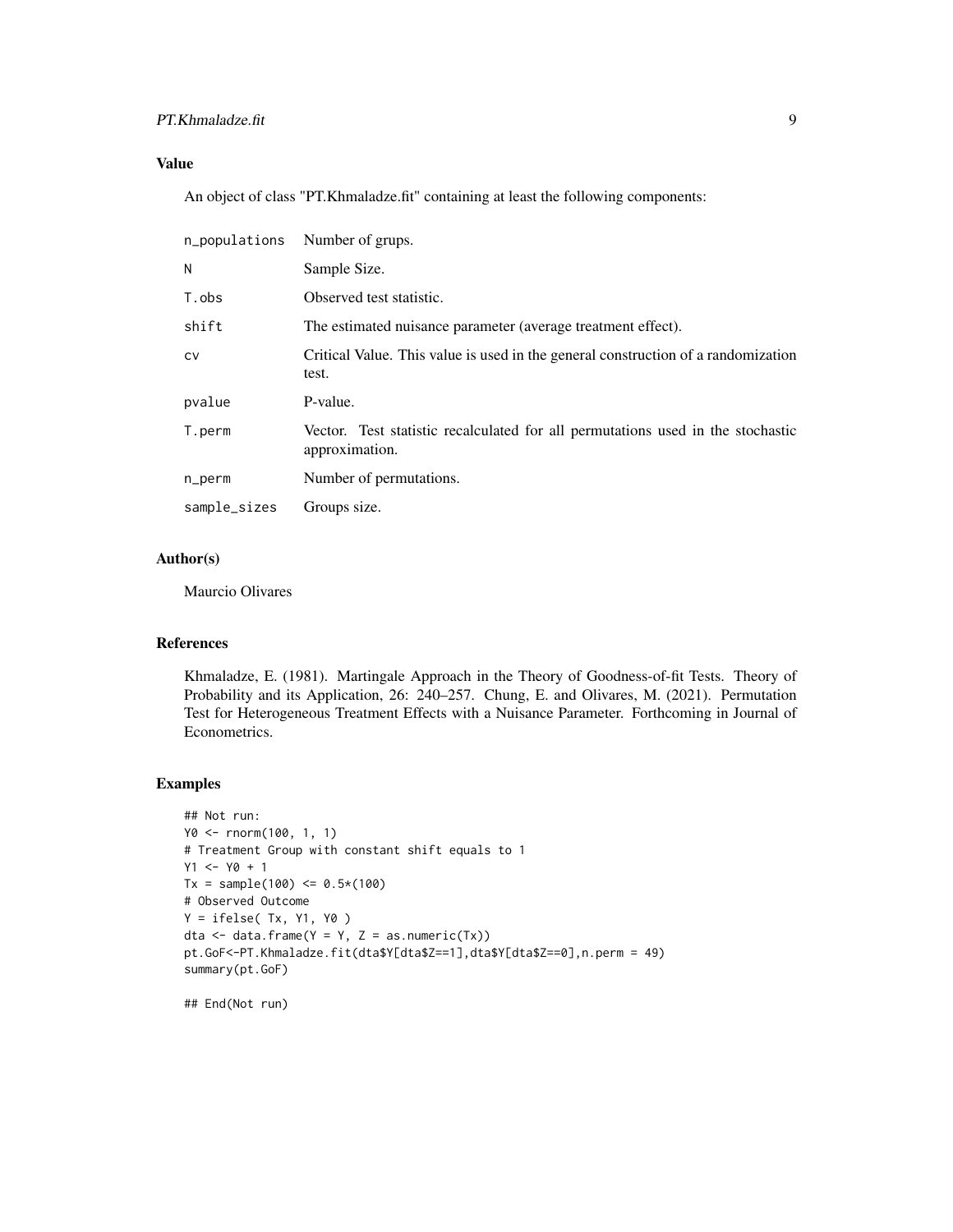<span id="page-9-1"></span><span id="page-9-0"></span>PT.Khmaladze.MultTest *Martingale transformed Permutation Test: Multiple Testing procedures.*

#### **Description**

This function applies the martingale transformed Permutation test (Chung and Olivares (2020)) to test whether there exists within-group treatment effect heterogeneity. The method jointly tests the null hypotheses that treatment effects are constant within mutually exclusive subgroups while allowing them to be different across subgroups. More formally, assume the mutually exclusive subgroups are formed from observed covariates, and are taken as given. Denote  $J$  the total number of such subgroups. Let  $F_0^j(y)$  and  $F_1^j(y)$  be the CDFs of the control and treatment group for subgroup  $1 \le j \le \mathcal{J}$ . The null hypothesis of interest is given by the joint hypothesis

$$
\mathbf{H}_0: F_1^j(y + \delta_j) = F_0^j(y)
$$

for all mutually exclusive  $j \in \{1, \ldots, \mathcal{J}\}\$ , for some  $\delta_j$ . We are treating  $H_0$  as a multiple testing problem in which every individual hypothesis  $j \in \{1, \ldots, \mathcal{J}\}\$ , given by

$$
H_{0,j} : F_1^j(y + \delta_j) = F_0^j(y)
$$

for some  $\delta_j$  specifies whether the treatment effect is heterogeneous for a particular subgroup.

To achieve control of the family-wise error rate, the function considers several multiple testing procedures, such as Bonferroni, maxT and minP (Westfall and Young (1993)), and Holm (1979). For further details, see Chung and Olivares (2020).

#### Usage

```
PT.Khmaladze.MultTest(
  data,
  procedure = "maxT",
  alpha = 0.05,
  n.perm = 499,
  B = 499,
  na.action
)
```

| data      | List. Data are presented in the form of a list, where each sublist contains the<br>treatment and control group observations for a specific subgroup.                                               |
|-----------|----------------------------------------------------------------------------------------------------------------------------------------------------------------------------------------------------|
| procedure | multiple testing procedure. Several options are available, including maxT and<br>minP (Westfall and Young (1993)), Bonferroni adjustment, and Holm (1979)<br>procedure. The default is Bonferroni. |
| alpha     | Significance level.                                                                                                                                                                                |
| n.perm    | Numeric. Number of permutations needed for the stochastic approximation<br>of the p-values. See Remark 4 in Chung and Olivares (2020). The default is<br>n.perm=499.                               |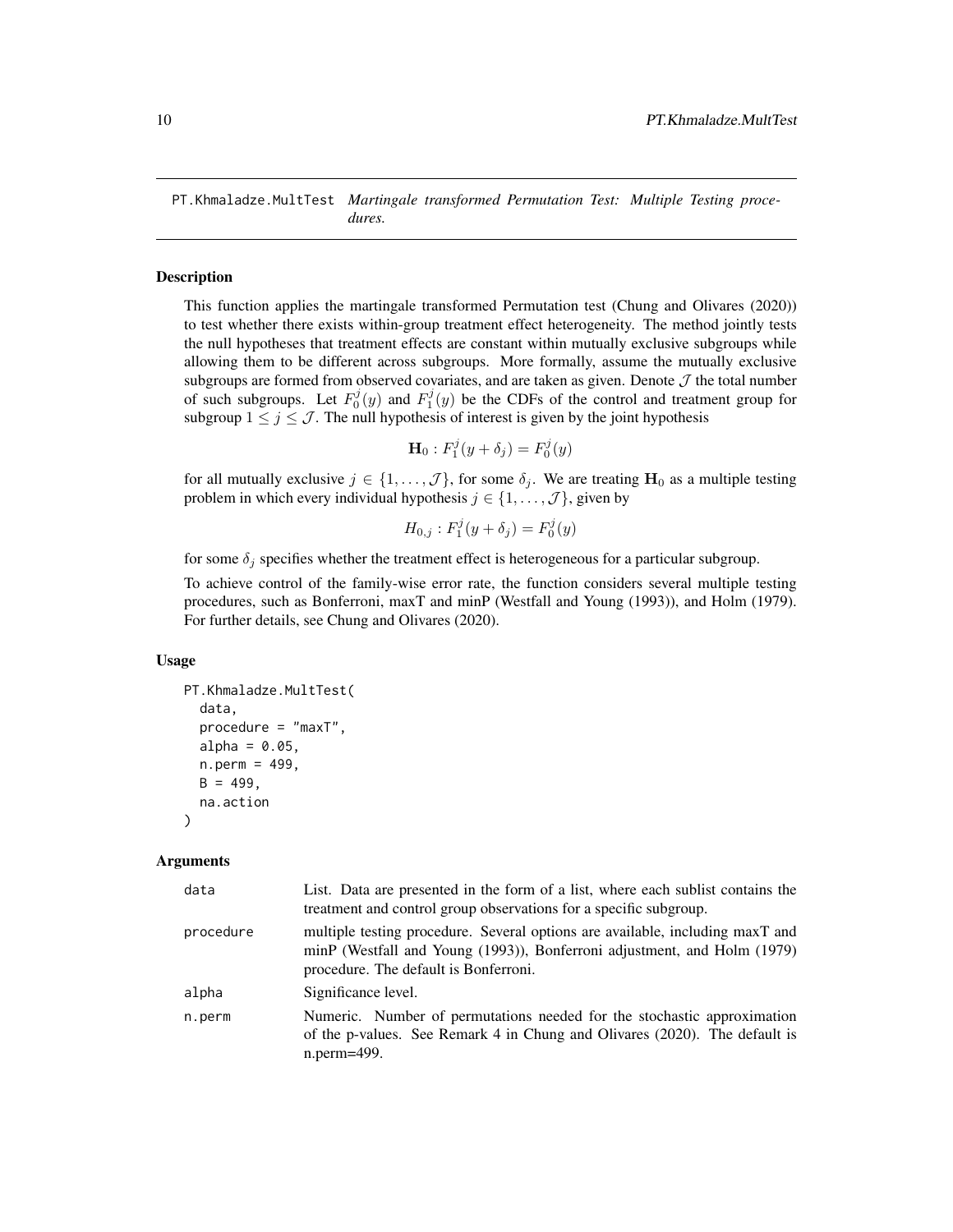| B         | Numeric. Number of permutations needed for the stochastic approximation in<br>the Westfall-Young procedures. See Remark 11 in Chung and Olivares (2020).<br>The default is B=499. |
|-----------|-----------------------------------------------------------------------------------------------------------------------------------------------------------------------------------|
| na.action | a function to filter missing data. This is applied to the model frame. The default<br>is na.omit, which deletes observations that contain one or more missing values.             |

#### Value

An object of class "PT.Khmaladze.MultTest" is a list containing at least the following components:

| description  | Type of multiple testing adjustment. It can be Westfall-Young's maxT, minP,<br>Holm or Bonferroni. |
|--------------|----------------------------------------------------------------------------------------------------|
| n.subgroups  | Number of subgrups for a specific covariate.                                                       |
| T.obs        | Vector. Observed test statistic for each subgroup.                                                 |
| pvalues      | Vector. P-value for each individual test.                                                          |
| adj.pvalue   | Vector. Adjusted p-values according to the user-chosen multiple testing proce-<br>dure.            |
| n.perm       | Number of permutations.                                                                            |
| B            | Number of permutations used in the Westfall-Young procedure.                                       |
| sample.sizes | Subgroup sample sizes.                                                                             |
| alpha        | Significance level.                                                                                |

#### Author(s)

Maurcio Olivares

#### References

Chung, E. and Olivares, M. (2021). Permutation Test for Heterogeneous Treatment Effects with a Nuisance Parameter. Forthcoming in Journal of Econometrics. Holm, S. (1979). A simple sequentially rejective multiple test procedure. Scandinavian Journal of Statistics, pages 65-70. Westfall, P.H. and Young, S.S. (1993). Resampling-based multiple testing: Examples and methods for pvalue adjustment, Volume 279, John & Wiley Sons.

#### Examples

```
## Not run:
subgroup1 <- list()
subgroup1$Y0 <- rnorm(11)
subgrpup1$Y1 <- rnorm(8,1,1)
subgroup2 <- list()
subgroup2$Y0 <- rnorm(9)
subgroup2$Y1 <- rnorm(7,1,2)
data <- list(subgroup1,subgroup2)
res.minP <- PT.Khmaladze.MultTest(data,"minP",n.perm=100,B=100)
summary(res.minP)
adjusted.p.values <- res.minP$adj.pvalues
adjusted.p.values
```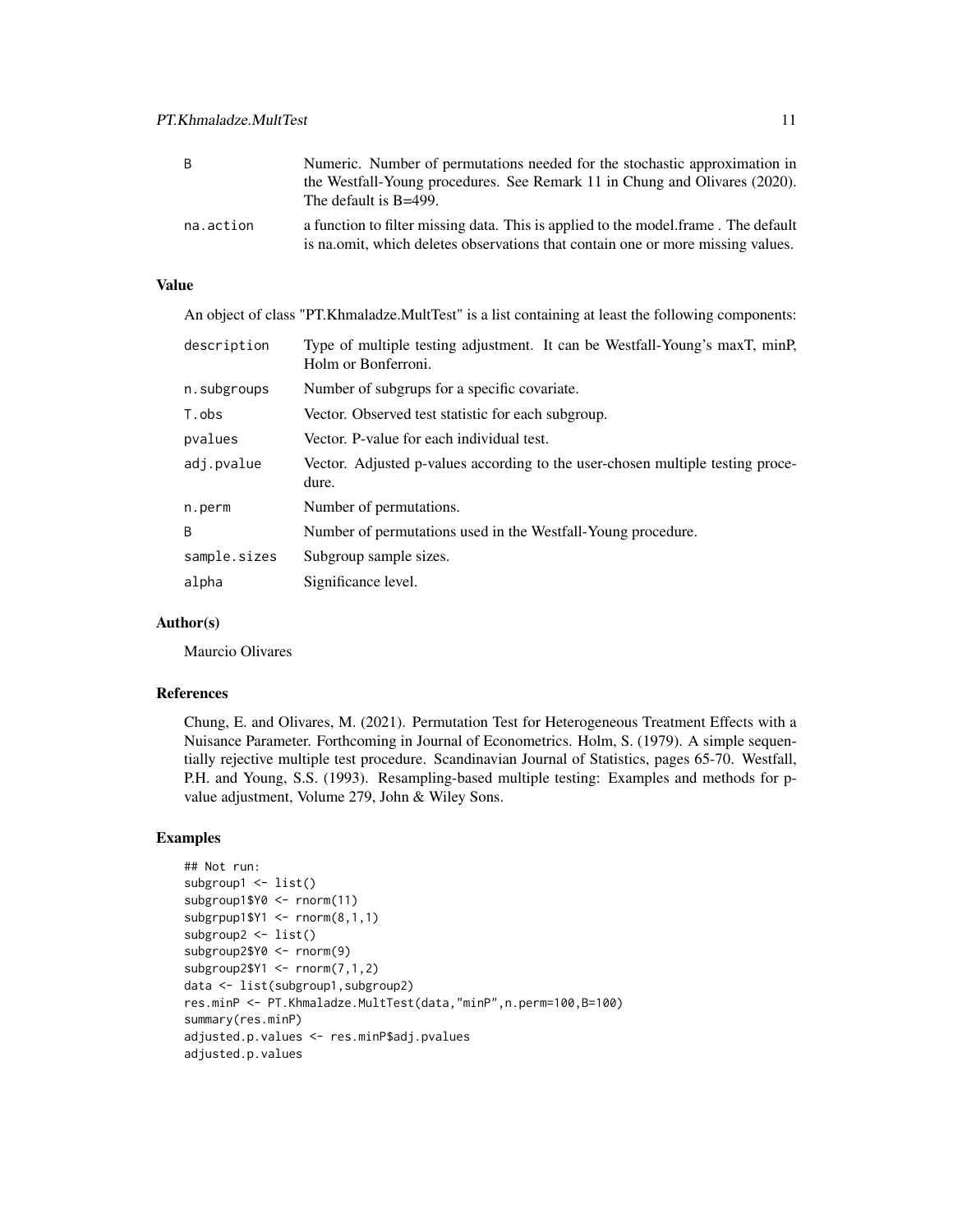<span id="page-11-0"></span>## End(Not run)

<span id="page-11-1"></span>PTQTE.Khmaladze.fit *Quantile-Based Permutation Test with an Estimated Nuisance Parameter*

#### Description

A permutation test for testing whether the quantile treatment effects are constant across quantiles. The permutation test considered here is based on the Khmaladze transformation of the quantile process (Koenler and Xiao (2002)), and adapted by Chung and Olivares (2021).

#### Usage

```
PTQTE.Khmaladze.fit(
  Y,
  Z,
  taus = seq(0.1, 0.9, by = 0.05),
  alpha = 0.05,
  n.perm = 999
)
```
#### Arguments

| Y      | Numeric. Vector of responses.                                                                                                                              |
|--------|------------------------------------------------------------------------------------------------------------------------------------------------------------|
| Z      | Numeric. Treatment indicator. $Z=1$ if the unit is in the treatment group, and $Z=0$<br>if the unit is in the control group.                               |
| taus   | quantiles at which the process is to be evaluated, if any of the taus lie outside<br>$(0,1)$ then the full process is computed for all distinct solutions. |
| alpha  | Significance level.                                                                                                                                        |
| n.perm | Numeric. Number of permutations needed for the stochastic approximation of<br>the p-values. The default is n.perm=999.                                     |

#### Value

An object of class "PTQTE.Khmaladze" containing at least the following components:

| n_populations | Number of grups.                                                                        |
|---------------|-----------------------------------------------------------------------------------------|
| N             | Sample Size.                                                                            |
| KS.obs        | Observed two-sample Kolmogorov-Smirnov test statistic based on the quantile<br>process. |
| shift         | The estimated nuisance parameter.                                                       |
| rej.rule      | Binary decision for the permutation test, where 1 means rejection.                      |
| pvalue        | P-value.                                                                                |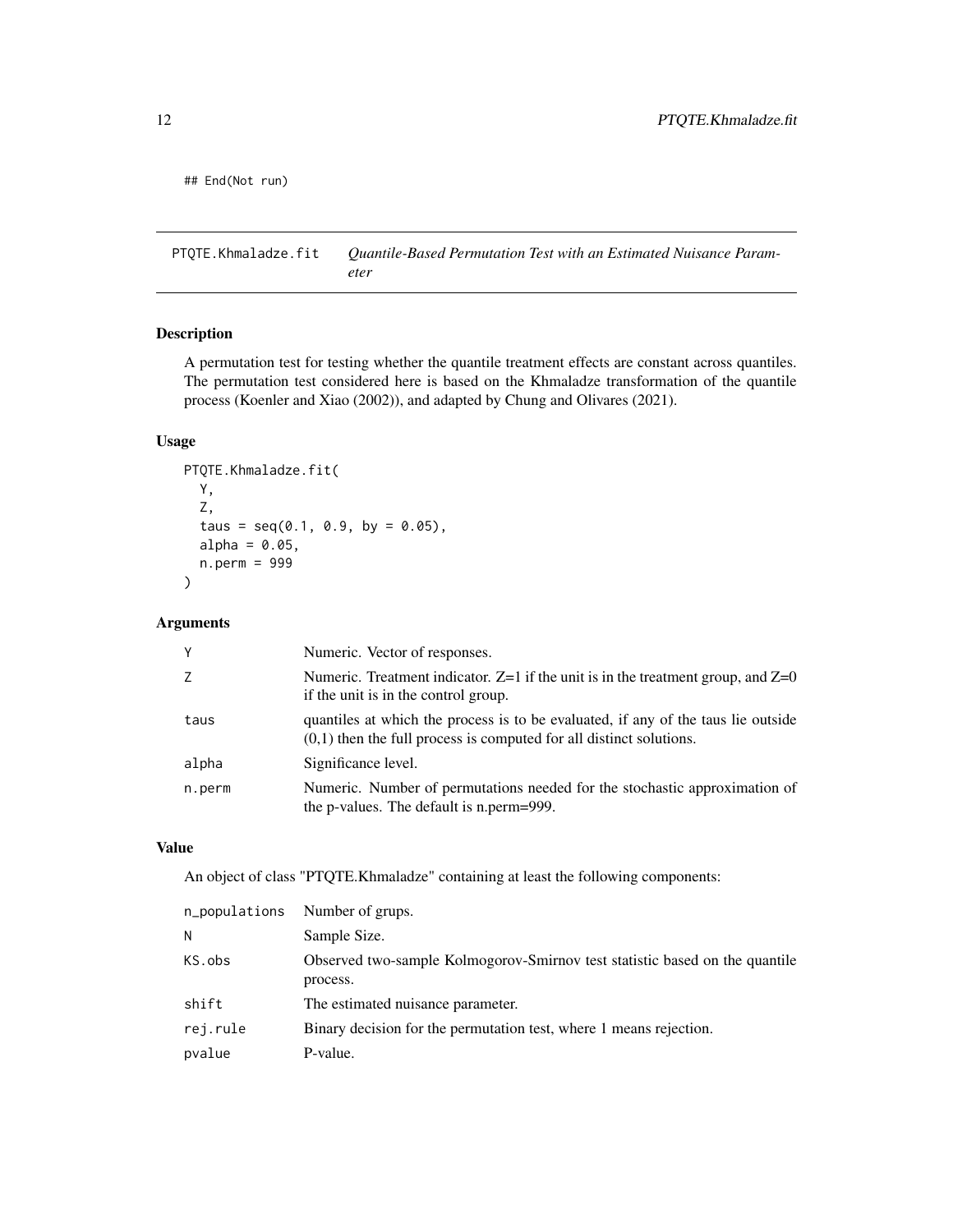<span id="page-12-0"></span>

| KS.perm                   | Vector. Test statistic recalculated for all permutations used in the stochastic |
|---------------------------|---------------------------------------------------------------------------------|
|                           | approximation.                                                                  |
| n_perm                    | Number of permutations.                                                         |
| sample_sizes Groups size. |                                                                                 |

#### Author(s)

Maurcio Olivares

#### References

Khmaladze, E. (1981). Martingale Approach in the Theory of Goodness-of-fit Tests. Theory of Probability and its Application, 26: 240–257. Koenker, R. and Xiao, Z. (2002) Inference on the Quantile Regression Process. Econometrica, 70(4): 1583-1612. Chung, E. and Olivares, M. (2021). Comment on "Can Variation in Subgroups' Average Treatment Effects Explain Treatment Effect Heterogeneity? Evidence from a Social Experiment."

#### Examples

```
## Not run:
dta <- data.frame(Y=rnorm(100),Z=sample(c(0,1), 100, replace = TRUE))
pt.QTE<-PTQTE.Khmaladze.fit(dta$Y,dta$Z,taus=seq(.1,.9,by=0.05),alpha=0.05,n.perm = 499)
summary(pt.QTE)
## End(Not run)
```
randomization.test *General Construction of Randomization Tests*

#### Description

Calculates the randomization test. Further discussion can be found in chapter 15 of Lehmann and Romano (2005, p 633). Consider data X taking values in a sample space  $\Omega$ . Let G be a finite group of transformations from  $\Omega$  onto itself, with  $M = |G|$ . Let  $T(X)$  be a real-valued test statistic such that large values provide evidence against the null hypothesis. Denote by

$$
T^{(1)}(X) \le T^{(2)}(X) \le \ldots \le T^{(M)}(X)
$$

the ordered values of  $\{T(gX) : g \in \mathbf{G}\}\$ . Let  $k = M - \lfloor M\alpha \rfloor$  and define  $M^+(x)$  and  $M^0(x)$ be the number of values  $T^{(j)}(X), j = 1, ..., M$ , which are greater than  $T^{(k)}(X)$  and equal to  $T^{(k)}(X)$  respectively. Set

$$
a(X) = \frac{\alpha M - M^+(X)}{M^0(X)}.
$$

The randomization test is given by

$$
\phi(X) = 1\{T(x) > T^{(k)}(X)\} + a(X) \times 1\{T(X) = T^{(k)}(X)\}.
$$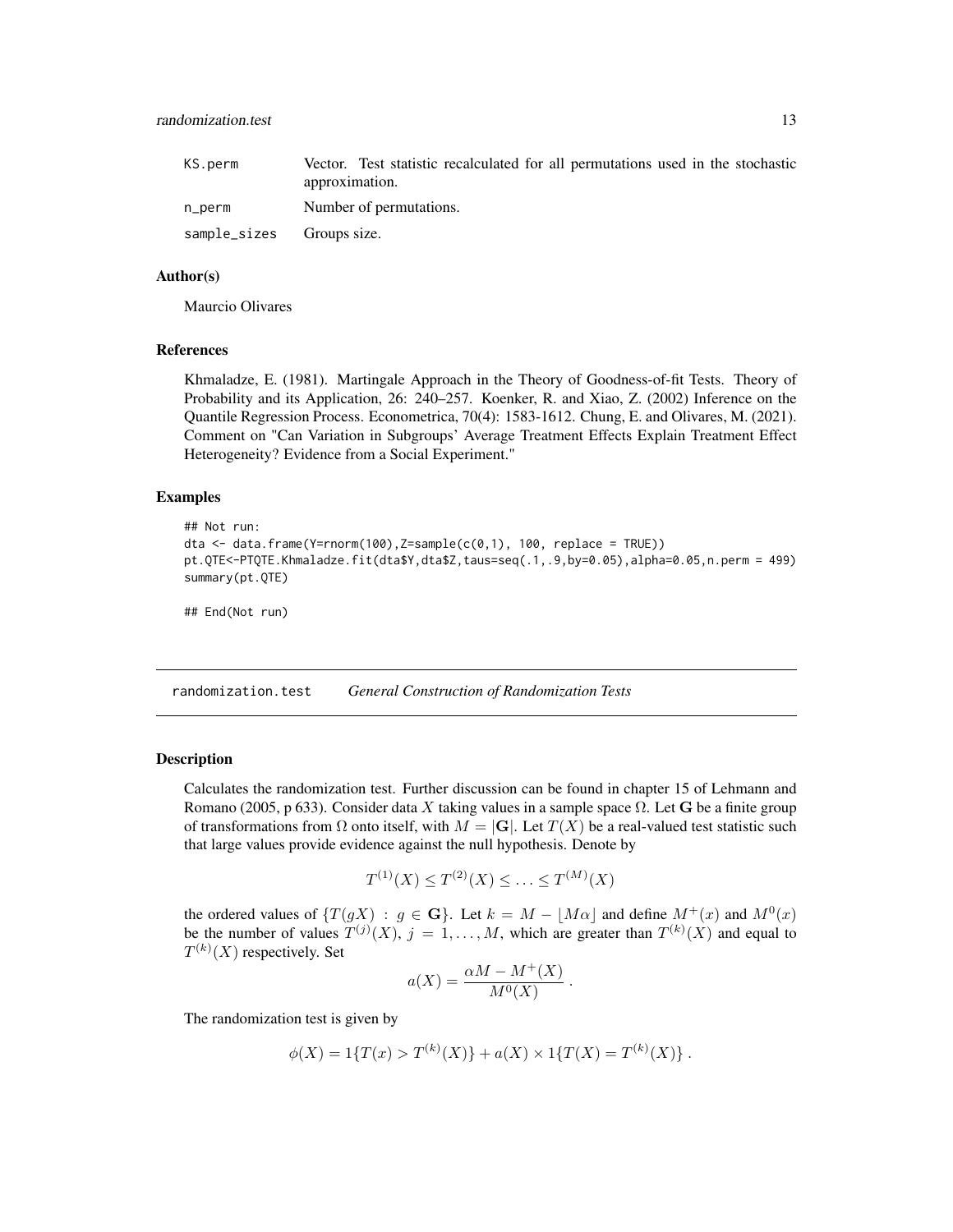#### <span id="page-13-0"></span>14 RDperm

#### Usage

randomization.test(Tn, Tng, alpha =  $0.05$ )

#### Arguments

| Tn    | Numeric. A scalar representing the observed test statistic $T(X)$ . |
|-------|---------------------------------------------------------------------|
| Tng   | Numeric. A vector containing $\{T(gX) : g \in \mathbf{G}\}.$        |
| alpha | Numeric. Nominal level for the test. The default is 0.05.           |

#### Value

Numeric. A vector containing  $\phi(X) \in \{0,1\}$  and  $T^{(k)}(X)$ . The test rejects the null hypothesis if  $\phi(X) = 1$ , and does not reject otherwise.

#### Author(s)

Maurcio Olivares

Ignacio Sarmiento Barbieri

#### References

Lehmann, Erich L. and Romano, Joseph P (2005) Testing statistical hypotheses.Springer Science & Business Media.

<span id="page-13-1"></span>RDperm *Regression Discontinuity Design Permutation Test*

#### Description

A permutation test for continuity of covariates in Sharp Regression Discontinuity Design as described in Canay and Kamat (2018).

#### Usage

```
RDperm(
  W,
  z,
  data,
  n.perm = 499,
  q_type = 10,
  cutoff = 0,
  test.statistic = "CvM"
\mathcal{E}
```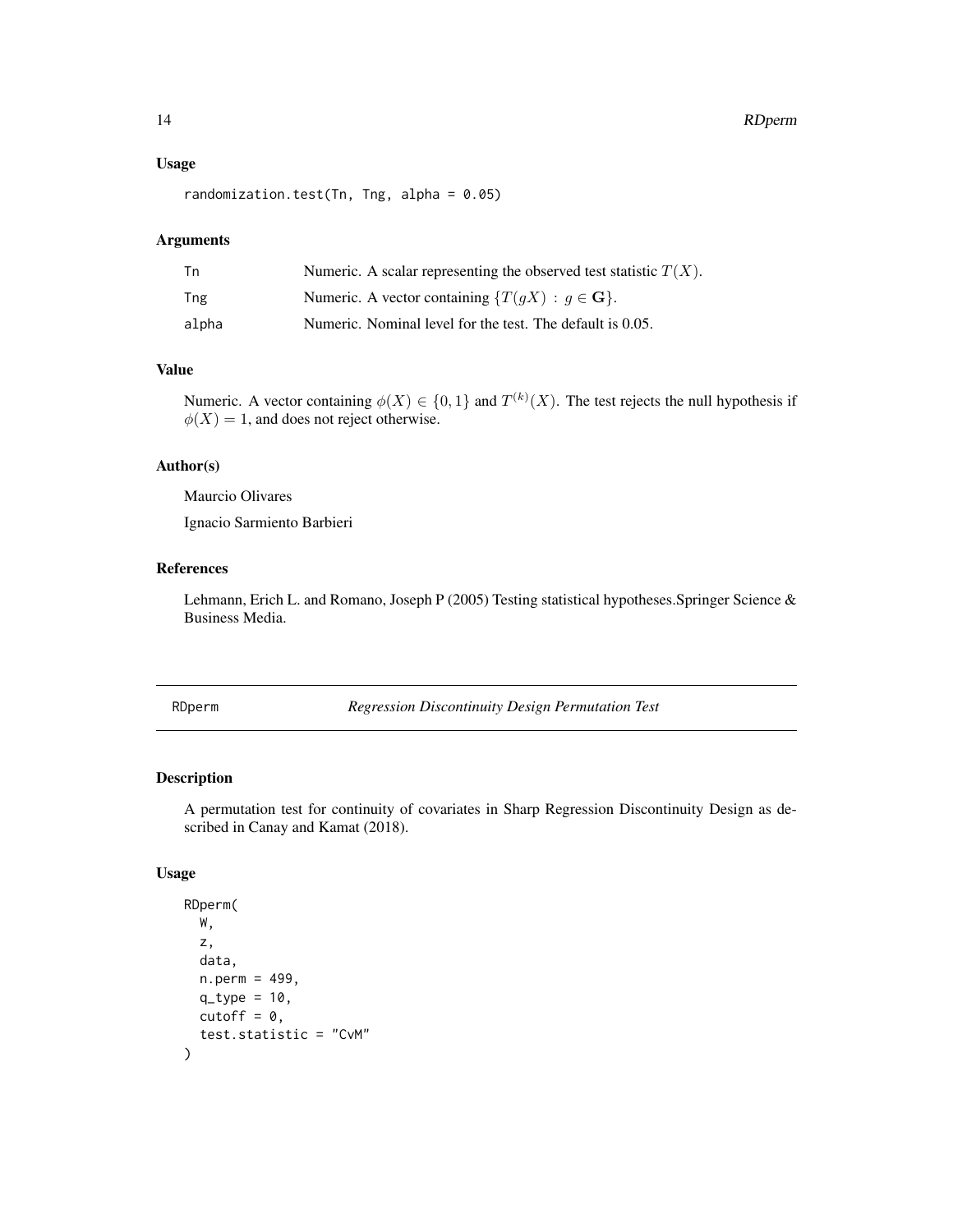#### RDperm and the state of the state of the state of the state of the state of the state of the state of the state of the state of the state of the state of the state of the state of the state of the state of the state of the

#### Arguments

| W      | Character. Vector of covariates names. The procedure will test the null hypoth-<br>esis of continuity of the distribution of each element in W at the cutoff.                                                                                                                                                                                                                                                                                                                                                                               |
|--------|---------------------------------------------------------------------------------------------------------------------------------------------------------------------------------------------------------------------------------------------------------------------------------------------------------------------------------------------------------------------------------------------------------------------------------------------------------------------------------------------------------------------------------------------|
| z      | Character. Running variable name. This is the scalar random variable that de-<br>fines, along with the cutoff, the treatment assignment rule in the sharp regression<br>discontinuity design.                                                                                                                                                                                                                                                                                                                                               |
| data   | Data.frame.                                                                                                                                                                                                                                                                                                                                                                                                                                                                                                                                 |
| n.perm | Numeric. Number of permutations needed for the stochastic approximation of<br>the p-values. See remark 3.2 in Canay and Kamat $(2018)$ . The default is B=499.                                                                                                                                                                                                                                                                                                                                                                              |
| q_type | A fixed and small (relative to the sample size) natural number that will define the<br>q closest values of the order statistic of $Z$ to the right and to the left of the cutoff.<br>The default, 'rot', value is given by the feasible rule of thumb in footnote 4 of<br>Canay and Kamat (2018), section 3.1. If 'arot', it calls for the Rule of Thumb<br>described in equation (15) of Canay and Kamat (2018), section 3.1. The default<br>option grows at a slower rate than the optional rule of thumb, but adds a larger<br>constant. |
| cutoff | Numeric. The scalar defining the threshold of the running variable.                                                                                                                                                                                                                                                                                                                                                                                                                                                                         |
|        | test.statistic Character. A rank test statistic satisfying rank invariance. The default is a<br>Cramer-von Mises test statistic.                                                                                                                                                                                                                                                                                                                                                                                                            |

#### Value

The functions summary and plot are used to obtain and print a summary and plot of the estimated regression discontinuity. The object of class RDperm is a list containing the following components:

| results                       | Matrix. Test Statistic, P-values and Q                                                                                            |
|-------------------------------|-----------------------------------------------------------------------------------------------------------------------------------|
| test.statistic Test Statistic |                                                                                                                                   |
| q_type                        | Type of Q used in the calculations, can be either, "Defined by User", the "Rule"<br>of Thumb" or the "Alternative Rule of Thumb". |
| n_perm                        | number of permutations                                                                                                            |
| rv                            | Character. Running variable name                                                                                                  |
| Z.                            | Vector. Running Variable                                                                                                          |
| cutoff                        | cutoff                                                                                                                            |
| data                          | data set                                                                                                                          |
| S.                            | Matrix. Pooled sample of induced order statistics                                                                                 |
| S_perm                        | List. Permutations of the induced order statistic.                                                                                |

#### Author(s)

Maurcio Olivares

Ignacio Sarmiento Barbieri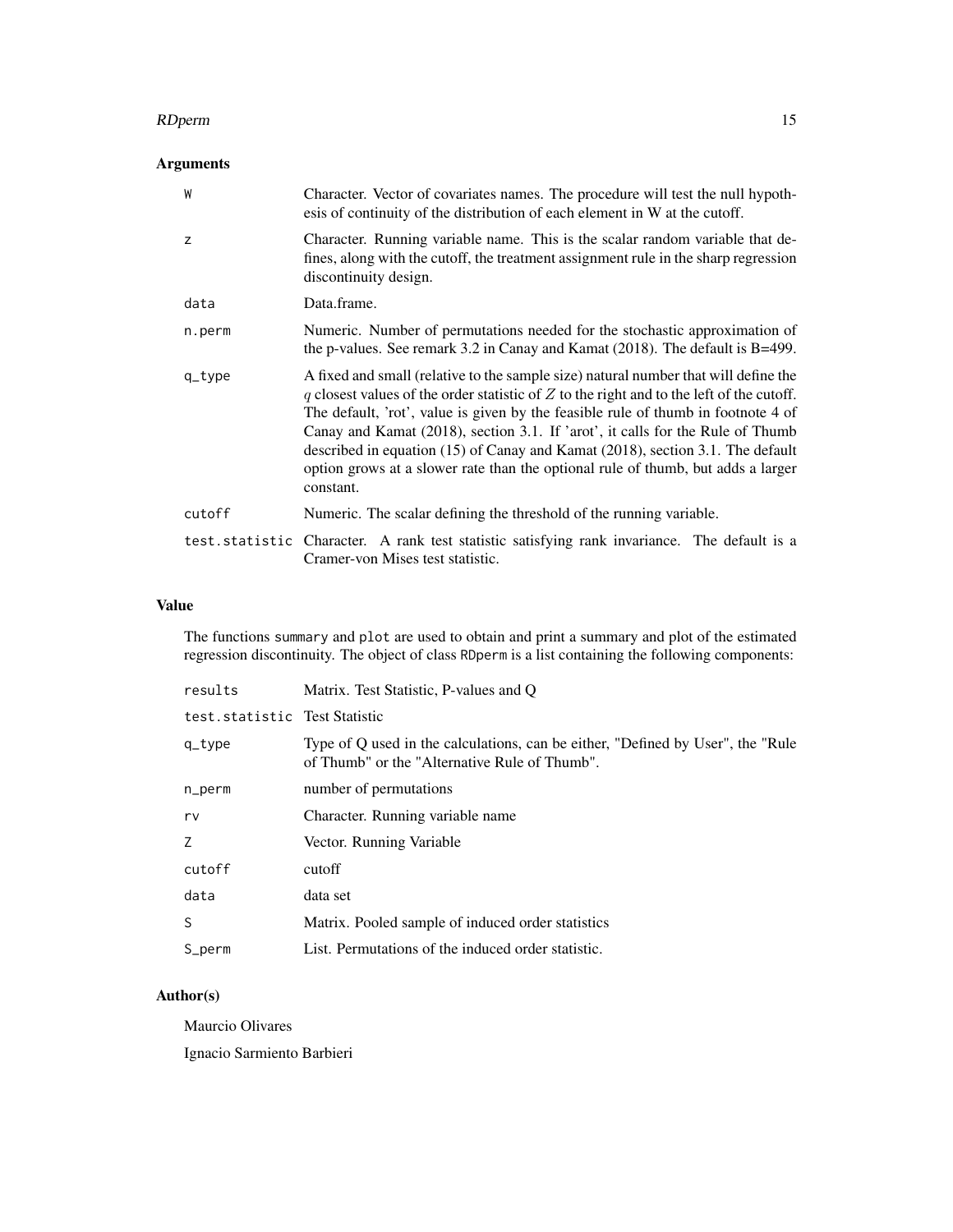## <span id="page-15-0"></span>References

Canay, I and Kamat V, (2018) Approximate Permutation Tests and Induced Order Statistics in the Regression Discontinuity Design. The Review of Economic Studies, 85(3): 1577-1608

#### Examples

```
permtest<-RDperm(W=c("demshareprev"),z="difdemshare",data=lee2008)
summary(permtest)
## Not run:
permtest<-RDperm(W=c("demshareprev","demwinprev"),z="difdemshare",data=lee2008)
summary(permtest)
```
## End(Not run)

<span id="page-15-1"></span>RPT *Robust Permutation Test*

#### Description

This function considers the k-sample problem of comparing general parameters, such as means, medians, or parameters that depend on the joint distribution using permutation tests. Under weak assumptions for comparing estimator, the permutation tests implemented here provide a general test procedure whereby the asymptotic validity of the permutation test holds while retaining the exact rejection probability  $\alpha$  in finite samples when the underlying distributions are identical. Here we will consider three test for the 2 sample case, but the function works for k-samples.

Difference of means: Here, the null hypothesis is of the form  $H_0$ :  $\mu(P) - \mu(Q) = 0$ , and the corresponding test statistic is given by

$$
T_{m,n} = \frac{N^{1/2}(\bar{X}_m - \bar{Y}_n)}{\sqrt{\frac{N}{m}\sigma_m^2(X_1,\ldots,X_m) + \frac{N}{n}\sigma_n^2(Y_1,\ldots,Y_n)}}
$$

where  $\bar{X}_m$  and  $\bar{Y}_n$  are the sample means from population P and population Q, respectively, and  $\sigma_m^2(X_1,\ldots,X_m)$  is a consistent estimator of  $\sigma^2(P)$  when  $X_1,\ldots,X_m$  are i.i.d. from P. Assume consitency also under Q.

Difference of medians: Let F and G be the CDFs corresponding to P and Q, and denote  $\theta(F)$  the median of F i.e.  $\theta(F) = \inf\{x : F(x) \ge 1/2\}$ . Assume that F is continuously differentiable at  $\theta(P)$  with derivative F' (and the same with F replaced by G). Here, the null hypothesis is of the form  $H_0$ :  $\theta(P) - \theta(Q) = 0$ , and the corresponding test statistic is given by

$$
T_{m,n} = \frac{N^{1/2} \left( \theta(\hat{P}_m) - \theta(\hat{Q}) \right)}{\hat{v}_{m,n}}
$$

where  $\hat{v}_{m,n}$  is a consistent estimator of  $v(P,Q)$ :

$$
\upsilon(P,Q) = \frac{1}{\lambda} \frac{1}{4(F'(\theta))^2} + \frac{1}{1-\lambda} \frac{1}{4(G'(\theta))^2}
$$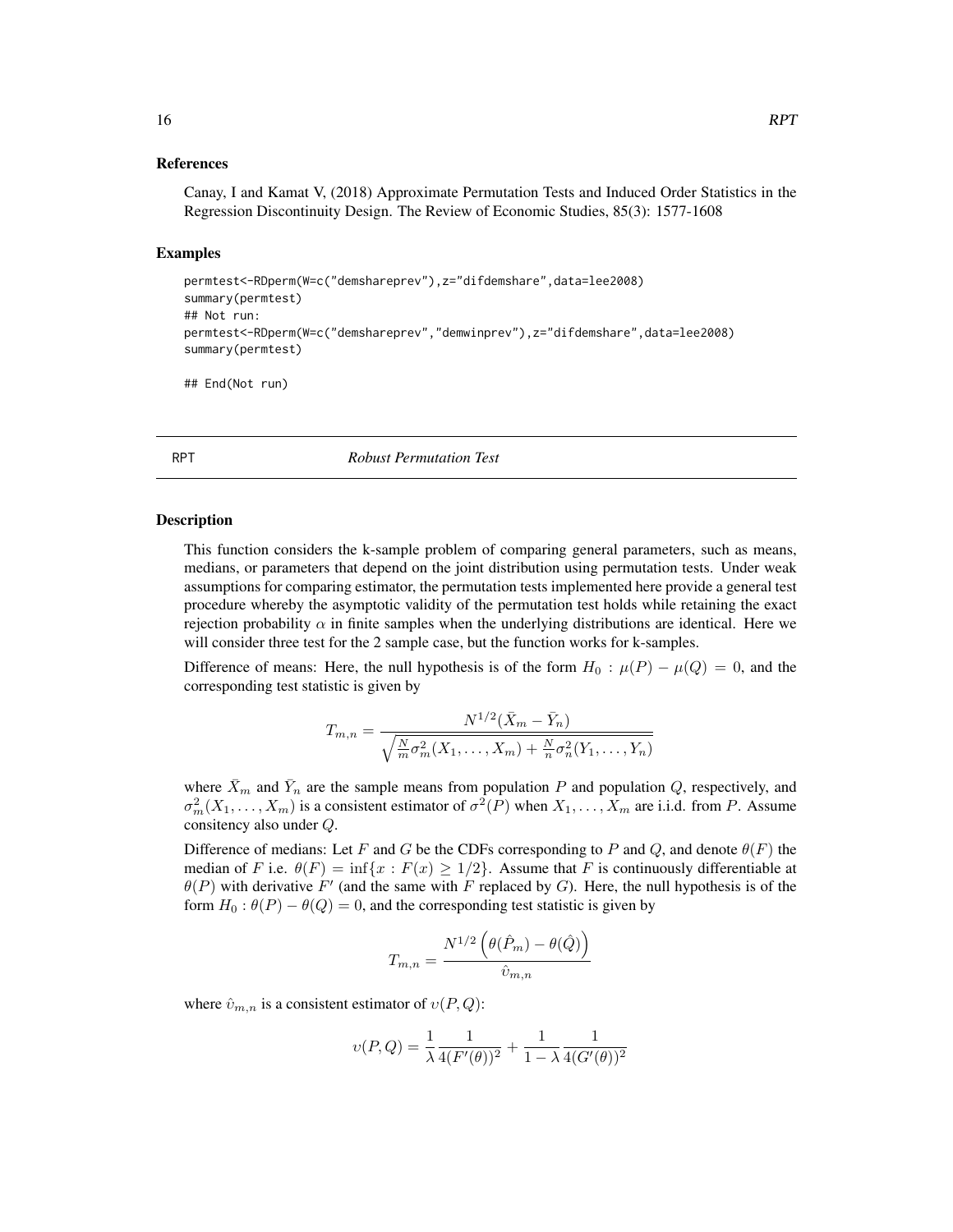Choices of  $\hat{v}_{m,n}$  may include the kernel estimator of Devroye and Wagner (1980), the bootstrap estimator of Efron (1992), or the smoothed bootstrap Hall et al. (1989) to list a few. For further details, see Chung and Romano (2013). Current implementation uses the bootstrap estimator of Efron (1992)

Difference of variances: Here, the null hypothesis is of the form  $H_0$ :  $\sigma^2(P) - \sigma^2(Q) = 0$ , and the corresponding test statistic is given by

$$
T_{m,n} = \frac{N^{1/2}(\hat{\sigma}_m^2(X_1,\ldots,X_n) - \hat{\sigma}_n^2(Y_1,\ldots,Y_n))}{\sqrt{\frac{N}{m}(\hat{\mu}_{4,x} - \frac{(m-3)}{(m-1)}(\hat{\sigma}_m^2)^2) + \frac{N}{n}(\hat{\mu}_{4,y} - \frac{(n-3)}{(n-1)}(\hat{\sigma}_y^2)^2)}}
$$

where  $\hat{\mu}_{4,m}$  the sample analog of  $E(X-\mu)^4$  based on an iid sample  $X_1, \ldots, X_m$  from P. Similarly for  $\hat{\mu}_{4,n}$ .

We could also have the case when the parameter of interest is a function of the joint distribution. The examples considered here are

Lehmann (1951) two-sample U statistics: Consider testing  $H_0$ :  $P = Q$ , or the more general hypothesis that  $P$  and  $Q$  only differ in location against the alternative that the  $Y$ 's are more spread out than the  $X$ 's. The null hypothesis is of the form

$$
H_0: P(|Y - Y'| > |X - X'|) = 1/2
$$

Two-sample Wilcoxon statistic, where the null hypothesis is of the form

$$
H_0: P(X \le Y) = 1/2
$$

Two-sample Wilcoxon statistic without continuity assumption. In this case, the null hypothesis is of the form

$$
H_0: P(X \le Y) = P(Y \le X)
$$

Hollander (1967) two-sample U statistics. The null hypothesis is of the form

$$
H_0: P(X + X' < Y + Y') = \frac{1}{2}
$$

#### Usage

.

.

.

.

```
RPT(
  formula,
  data,
  test = "means",n.perm = 499,
 na.action,
  wilcoxon.option = "continuity"
)
```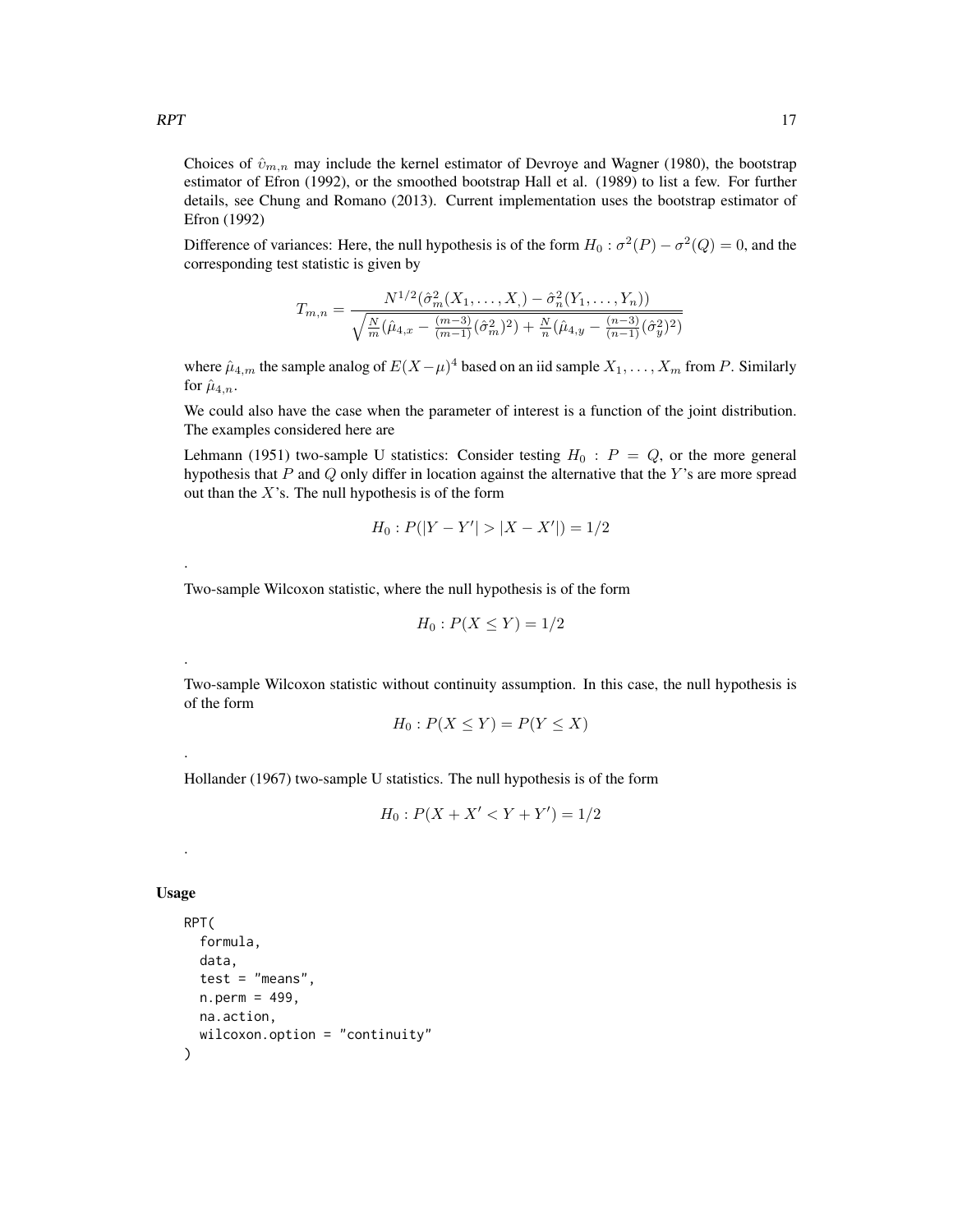## Arguments

| formula         | a formula object, with the response on the left of $a \sim$ operator, and the groups on<br>the right.                                                                                                                                                                                                                                                                                                                                                                                                                                                                                                                                                                                                                                                                                                                                                                                                                                                                                                     |
|-----------------|-----------------------------------------------------------------------------------------------------------------------------------------------------------------------------------------------------------------------------------------------------------------------------------------------------------------------------------------------------------------------------------------------------------------------------------------------------------------------------------------------------------------------------------------------------------------------------------------------------------------------------------------------------------------------------------------------------------------------------------------------------------------------------------------------------------------------------------------------------------------------------------------------------------------------------------------------------------------------------------------------------------|
| data            | a data frame in which to interpret the variables named in the formula. If this is<br>missing, then the variables in the formula should be on the search list.                                                                                                                                                                                                                                                                                                                                                                                                                                                                                                                                                                                                                                                                                                                                                                                                                                             |
| test            | test to be perfomed. Multiple options are available, depending on the nature<br>of the testing problem. In general, we have two types of problem. First, when<br>the researcher is interested in comparing parameters. In this case, "means" will<br>perform a Difference of Means, "medians" a Difference of Medians, "variances"<br>a Difference of Variances. This case allows for 2 or more population compar-<br>isons. For the test of difference of medians the Efron (1992) bootstrap estimator<br>is used to estimate the variances (for further details, see Chung and Romano<br>(2013)). Second, when the parameter of interest is a function of the joint dis-<br>tribution. In this case, "lehmann.2S.test" will perform Lehmann (1951) two-<br>sample U statistics, "wilcoxon.2s.test" the two-sample Wilcoxon test (with or<br>without continuity assumption), and "hollander.2S.test" Hollander (1967) two<br>sample U statistics. In this case, only 2 sample comparisons are permitted. |
| n.perm          | Numeric. Number of permutations needed for the stochastic approximation<br>of the p-values. See remark 3.2 in Canay and Kamat (2017). The default is<br>n.perm=499.                                                                                                                                                                                                                                                                                                                                                                                                                                                                                                                                                                                                                                                                                                                                                                                                                                       |
| na.action       | a function to filter missing data. This is applied to the model frame. The default<br>is na.omit, which deletes observations that contain one or more missing values.                                                                                                                                                                                                                                                                                                                                                                                                                                                                                                                                                                                                                                                                                                                                                                                                                                     |
| wilcoxon.option |                                                                                                                                                                                                                                                                                                                                                                                                                                                                                                                                                                                                                                                                                                                                                                                                                                                                                                                                                                                                           |
|                 | Continuity assumption for Wilcoxon test" with continuity ("continuity") or with-<br>out ("discontinuity"). The default is "continuity"                                                                                                                                                                                                                                                                                                                                                                                                                                                                                                                                                                                                                                                                                                                                                                                                                                                                    |

#### Value

An object of class "RPT" is a list containing at least the following components:

| description   | Type of test, can be Difference of Means, Medians, or Variances. |
|---------------|------------------------------------------------------------------|
| n_populations | Number of grups.                                                 |
| N             | Sample Size.                                                     |
| T.obs         | Observed test statistic.                                         |
| pvalue        | P-value.                                                         |
| T.perm        | Vector. Test statistics from the permutations.                   |
| n_perm        | Number of permutations.                                          |
| parameters    | Estimated parameters.                                            |
| sample_sizes  | Groups lengths.                                                  |

#### Author(s)

Maurcio Olivares Ignacio Sarmiento Barbieri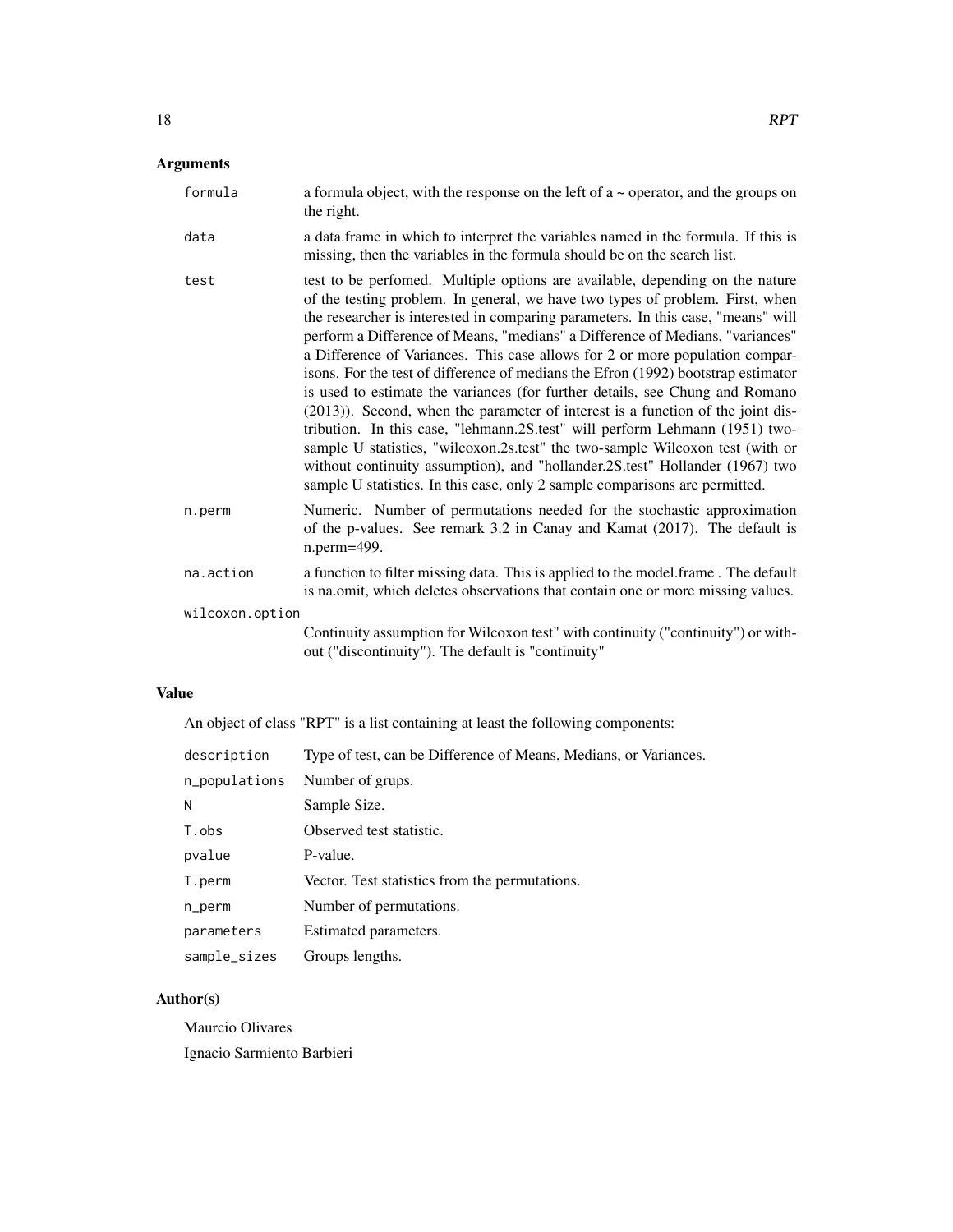#### <span id="page-18-0"></span>References

Chung, E. and Romano, J. P. (2013). Exact and asymptotically robust permutation tests. The Annals of Statistics, 41(2):484–507. Chung, E. and Romano, J. P. (2016). Asymptotically valid and exact permutation tests based on two-sample u-statistics. Journal of Statistical Planning and Inference, 168:97–105. Devroye, L. P. and Wagner, T. J. (1980). The strong uniform consistency of kernel density estimates. In Multivariate Analysis V: Proceedings of the fifth International Symposium on Multivariate Analysis, volume 5, pages 59–77. Efron, B. (1992). Bootstrap methods: another look at the jackknife. In Breakthroughs in statistics, pages 569–593. Springer. Hall, P., DiCiccio, T. J., and Romano, J. P. (1989). On smoothing and the bootstrap. The Annals of Statistics, pages 692–704. Hollander, M. (1967). Asymptotic efficiency of two nonparametric competitors of wilcoxon's two sample test. Journal of the American Statistical Association, 62(319):939–949. Lehmann, E. L. (1951). Consistency and unbiasedness of certain nonparametric tests. The Annals of Mathematical Statistics, pages 165–179.

#### Examples

```
## Not run:
male<-rnorm(50,1,1)
female<-rnorm(50,1,2)
dta<-data.frame(group=c(rep(1,50),rep(2,50)),outcome=c(male,female))
rpt.var<-RPT(dta$outcome~dta$group,test="variances")
summary(rpt.var)
```
## End(Not run)

summary.prepivot.ks.permtest

*Summarizing Two-sample Goodness-of-fit Permutation Test under Covariate-adaptive Randomization*

#### Description

```
summary method for class "prepivot.ks.permtest"
```
#### Usage

```
## S3 method for class 'prepivot.ks.permtest'
summary(object, ..., digits = max(3, getOption("digits") - 3))
```

| object                  | an object of class "prepivot.ks.permtest", the result of calling prepivot.ks.permtest |
|-------------------------|---------------------------------------------------------------------------------------|
| $\cdot$ $\cdot$ $\cdot$ | unused                                                                                |
| digits                  | number of digits to display                                                           |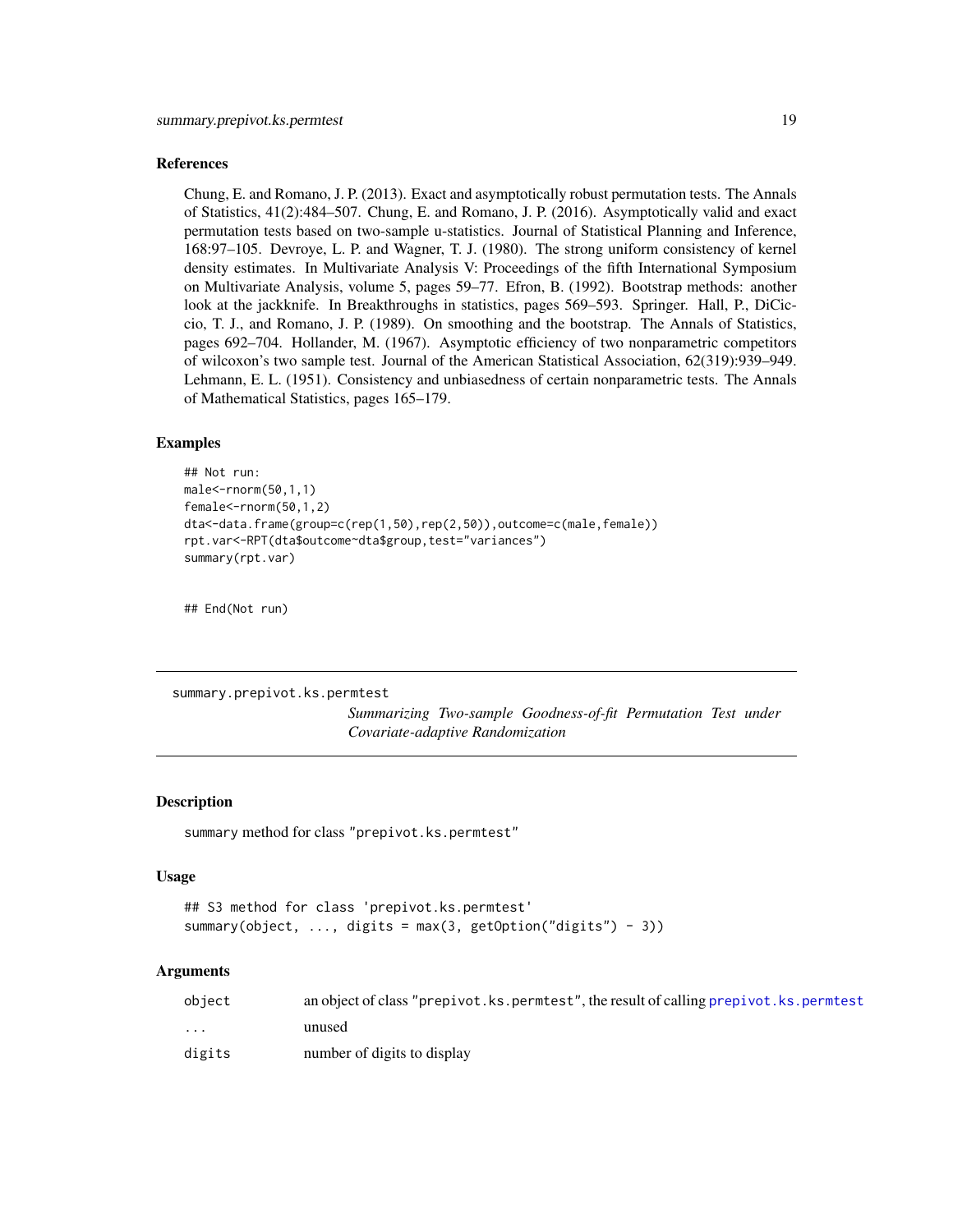#### <span id="page-19-0"></span>Value

summary.prepivot.ks.permtest returns an object of [class](#page-0-0) "summary.prepivot.ks.permtest" which has the following components

results Matrix with the Testing Problem, Sample Sizes, Number of Permutations, Number of Bootstrap samples, Observed test Statistic, Critical value and P-value.

#### Author(s)

Maurcio Olivares

summary.PT.Khmaladze.fit

*Summarizing Permutation Test for Heterogeneous Treatment Effects with Estimated Nuisance Parameter*

#### Description

summary method for class "PT.Khmaladze.fit"

#### Usage

```
## S3 method for class 'PT.Khmaladze.fit'
summary(object, ..., digits = max(3, getOption("digits") - 3))
```
#### Arguments

| object                  | an object of class "PT. Khmaladze. fit", usually a result of a call to PT. Khmaladze. fit |
|-------------------------|-------------------------------------------------------------------------------------------|
| $\cdot$ $\cdot$ $\cdot$ | unused                                                                                    |
| digits                  | number of digits to display                                                               |

#### Value

summary.PT.Khmaladze.fit returns an object of [class](#page-0-0) "summary.PT.Khmaladze.fit" which has the following components

| results | Matrix with the Testing Problem, Sample Sizes, Number of Permutations, ATE, |
|---------|-----------------------------------------------------------------------------|
|         | Test Statistic, Critical value and P-value.                                 |

#### Author(s)

Maurcio Olivares

Ignacio Sarmiento Barbieri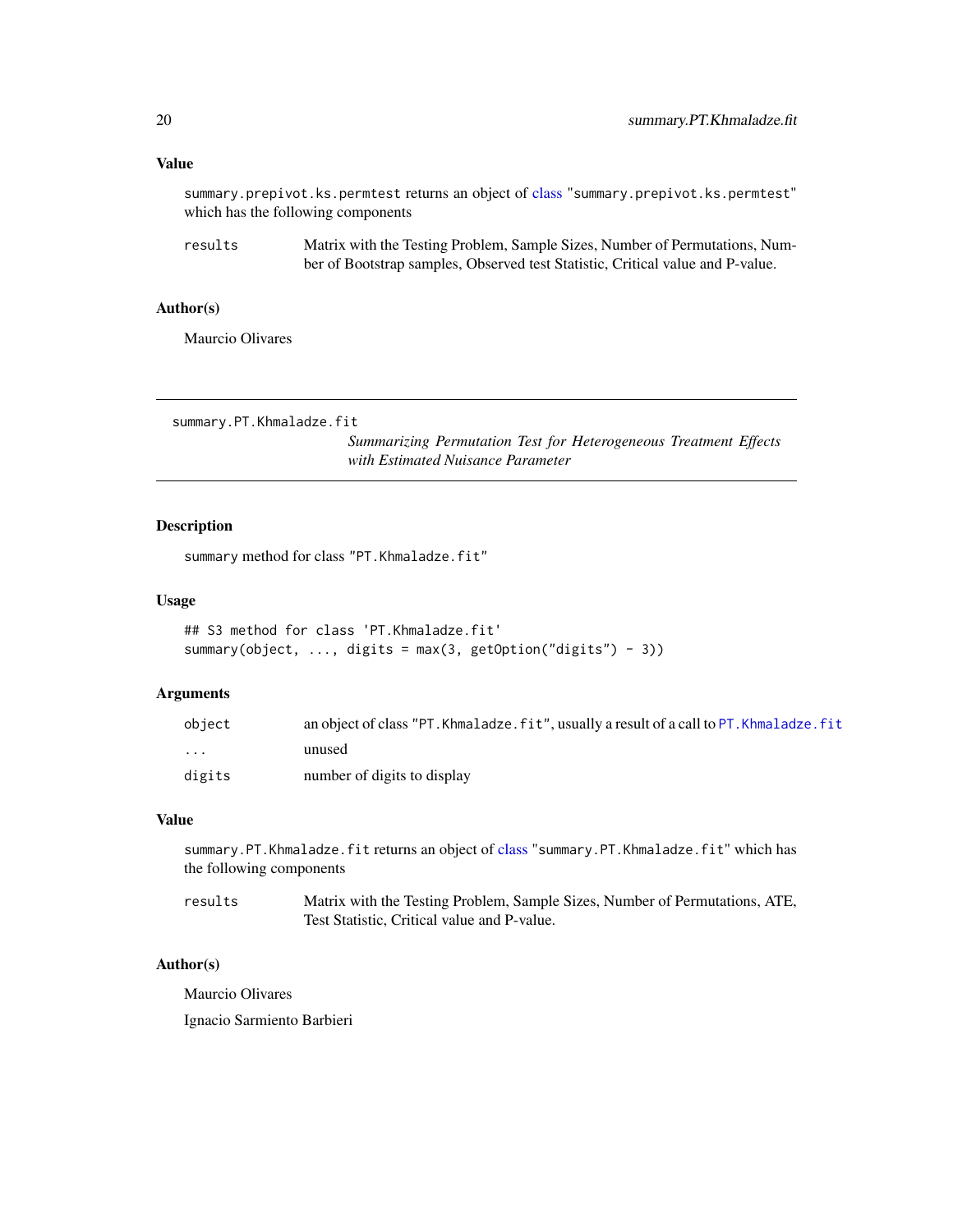<span id="page-20-0"></span>summary.PT.Khmaladze.MultTest

*Summarizing Permutation Test for Within-grpup Treatment Effect Heterogeneity in the presence of an Estimated Nuisance Parameter*

#### Description

summary method for class "PT.Khmaladze.fit"

#### Usage

```
## S3 method for class 'PT.Khmaladze.MultTest'
summary(object, ..., digits = max(3, getOption("digits") - 3))
```
#### Arguments

| object                  | an object of class "PT. Khmaladze. MultTest", usually a result of a call to |
|-------------------------|-----------------------------------------------------------------------------|
|                         | PT.Khmaladze.MultTest                                                       |
| $\cdot$ $\cdot$ $\cdot$ | unused                                                                      |
| digits                  | number of digits to display                                                 |

#### Value

summary.PT.Khmaladze.MultTest returns an object of [class](#page-0-0) "summary.PT.Khmaladze.MultTest" which has the following components

results Matrix with the Testing Problem, Number of Permutations for the test and the multiple testing procedure, number of subgroups, (raw) p-values, adjusted pvalues, Test Statistic.

#### Author(s)

Maurcio Olivares

```
summary.PTQTE.Khmaladze.fit
```
*Summarizing Quantile-Based Permutation Test with an Estimated Nuisance Parameter*

#### Description

summary method for class "PTQTE.Khmaladze.fit"

#### Usage

```
## S3 method for class 'PTQTE.Khmaladze.fit'
summary(object, ..., digits = max(3, getOption("digits") - 3))
```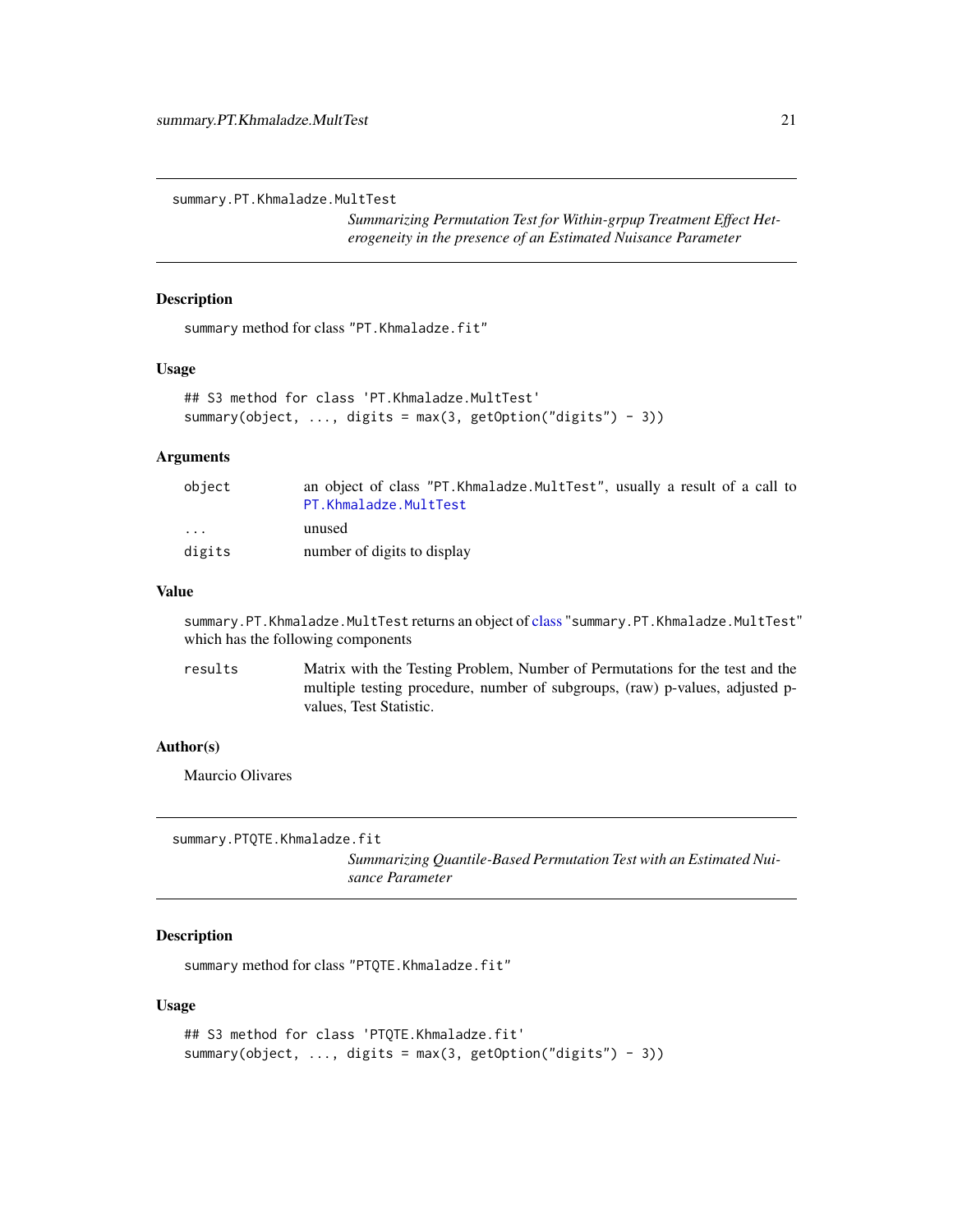#### <span id="page-21-0"></span>Arguments

| object | an object of class "PTOTE. Khmaladze. fit", the result of calling PTOTE. Khmaladze. fit |
|--------|-----------------------------------------------------------------------------------------|
| .      | unused                                                                                  |
| digits | number of digits to display                                                             |

#### Value

PTQTE.Khmaladze.fit returns an object of [class](#page-0-0) "PTQTE.Khmaladze.fit" which has the following components

results Matrix with the Testing Problem, Sample Sizes, Number of Permutations, Observed test Statistic, Binary Rule and Significance Level.

#### Author(s)

Maurcio Olivares

summary.RDperm *Summarizing Regression Discontinuity Design Permutation Test*

#### Description

summary method for class "RDPerm"

#### Usage

```
## S3 method for class 'RDperm'
summary(object, digits = max(3, getOption("digits") - 3), \dots)
```
#### Arguments

| obiect  | an object of class "RDperm", usually a result of a call to RDperm |
|---------|-------------------------------------------------------------------|
| digits  | number of digits to display                                       |
| $\cdot$ | unused                                                            |

#### Value

summary.RDperm returns an object of [class](#page-0-0) "summary.RDperm" which has the following components

results Matrix with the Test Statistic, P-values and Q used

#### Author(s)

Maurcio Olivares Ignacio Sarmiento Barbieri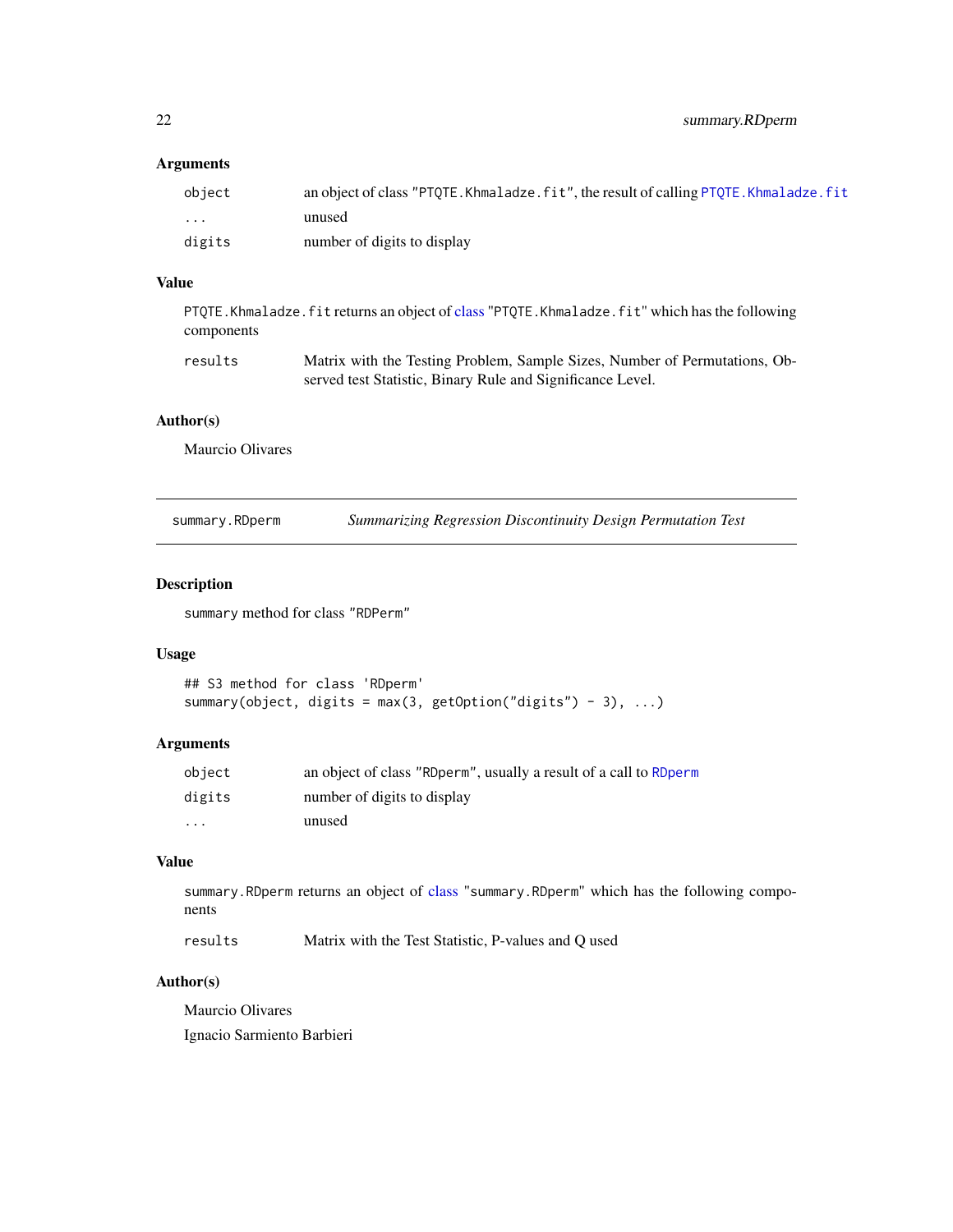<span id="page-22-0"></span>

#### Description

summary method for class "RPT"

#### Usage

```
## S3 method for class 'RPT'
summary(object, ..., digits = max(3, getOption("digits") - 3))
```
#### Arguments

| object            | an object of class "RPT", usually a result of a call to RPT |
|-------------------|-------------------------------------------------------------|
| $\cdot\cdot\cdot$ | unused                                                      |
| digits            | number of digits to display                                 |

#### Value

summary.RPT returns an object of [class](#page-0-0) "summary.RPT" which has the following components

| results | Matrix with the Testing Problem, Point Estimates, Sample Sizes, Test Statistic, |
|---------|---------------------------------------------------------------------------------|
|         | P-values and Sample Sizes.                                                      |

#### Author(s)

Maurcio Olivares Ignacio Sarmiento Barbieri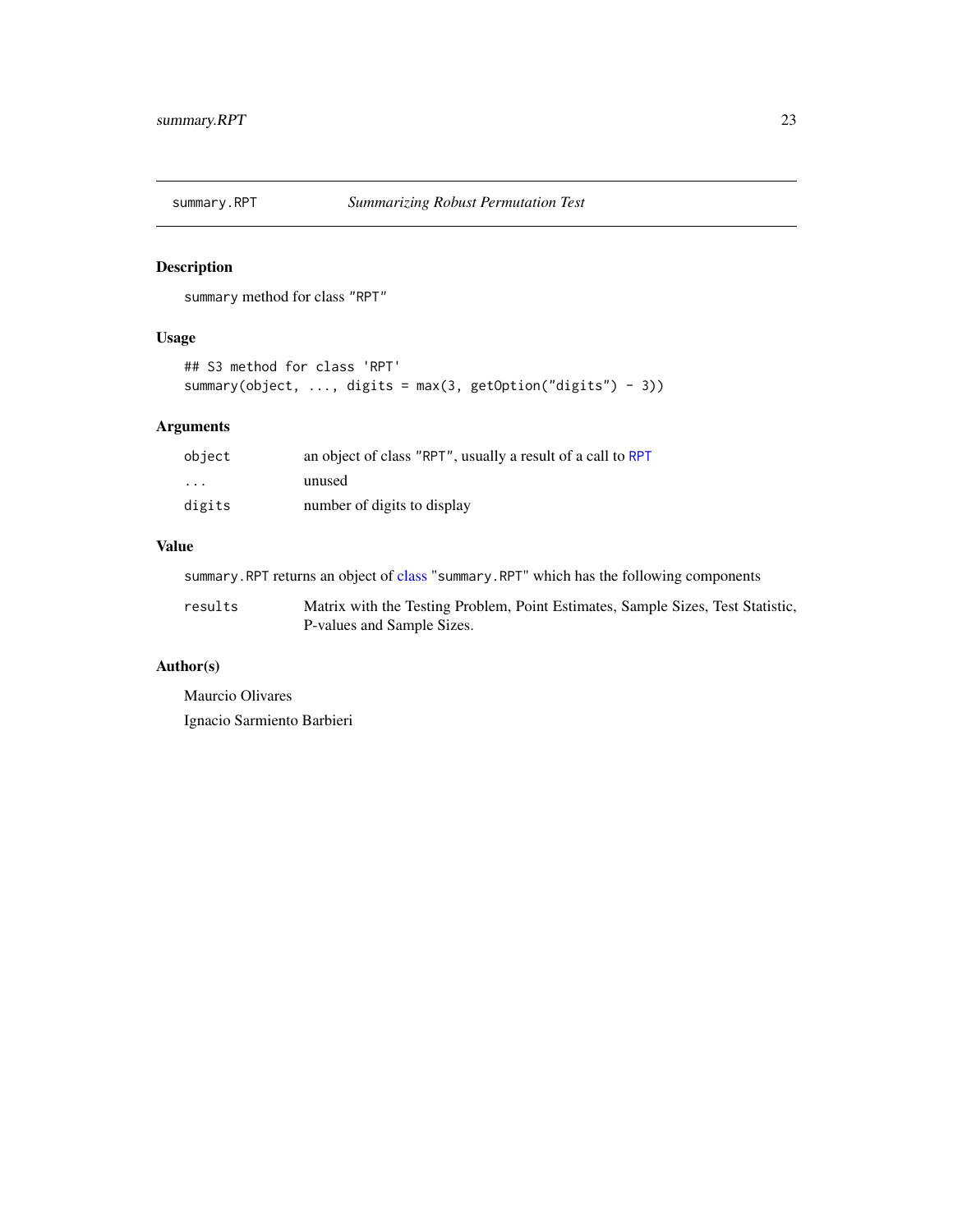# <span id="page-23-0"></span>Index

∗ Bayesian prepivot.ks.permtest , [7](#page-6-0) ∗ Khmaladze PT.Khmaladze.fit, [8](#page-7-0) PT.Khmaladze.MultTest, [10](#page-9-0) PTQTE.Khmaladze.fit,[12](#page-11-0) ∗ Multiple PT.Khmaladze.MultTest, [10](#page-9-0) ∗ Permutation PT.Khmaladze.MultTest,  $10\,$  $10\,$ PTQTE.Khmaladze.fit, [12](#page-11-0) ∗ Process PTQTE.Khmaladze.fit, [12](#page-11-0) ∗ Quantile PTQTE.Khmaladze.fit,[12](#page-11-0) ∗ Testing PT.Khmaladze.MultTest,  $10\,$  $10\,$ ∗ Test PT.Khmaladze.MultTest, [10](#page-9-0) PTQTE.Khmaladze.fit,[12](#page-11-0) ∗ Transformation PT.Khmaladze.fit, [8](#page-7-0) PTQTE.Khmaladze.fit,[12](#page-11-0) ∗ Westfall-Young PT.Khmaladze.MultTest,  $10\,$  $10\,$ ∗ action group.action , [3](#page-2-0) ∗ bootstrap prepivot.ks.permtest , [7](#page-6-0) ∗ goodness-of-fit prepivot.ks.permtest , [7](#page-6-0) PT.Khmaladze.fit, [8](#page-7-0) ∗ group group.action , [3](#page-2-0) ∗ permutation CvM.stat, [2](#page-1-0) group.action , [3](#page-2-0) H.cdf , [4](#page-3-0) plot.RDperm, <mark>[6](#page-5-0)</mark>

prepivot.ks.permtest , [7](#page-6-0) PT.Khmaladze.fit , [8](#page-7-0) randomization.test , [13](#page-12-0) RDperm , [14](#page-13-0) RPT , [16](#page-15-0) ∗ prepivoting prepivot.ks.permtest , [7](#page-6-0) ∗ randomization randomization.test , [13](#page-12-0) ∗ rdperm CvM.stat, [2](#page-1-0) group.action , [3](#page-2-0) H.cdf , [4](#page-3-0) plot.RDperm, <mark>[6](#page-5-0)</mark> randomization.test , [13](#page-12-0) RDperm , [14](#page-13-0) ∗ robust RPT , [16](#page-15-0) ∗ rpt RPT , [16](#page-15-0) ∗ test CvM.stat, [2](#page-1-0) group.action , [3](#page-2-0) H.cdf , [4](#page-3-0) prepivot.ks.permtest , [7](#page-6-0) PT.Khmaladze.fit , [8](#page-7-0) randomization.test , [13](#page-12-0) RDperm , [14](#page-13-0) RPT , [16](#page-15-0) class , *[20](#page-19-0)[–23](#page-22-0)* CvM.stat, [2](#page-1-0) group.action , [3](#page-2-0) H.cdf , [4](#page-3-0) lee2008, [5](#page-4-0) plot.RDperm, <mark>[6](#page-5-0)</mark>

prepivot.ks.permtest , [7](#page-6-0) , *[19](#page-18-0)*